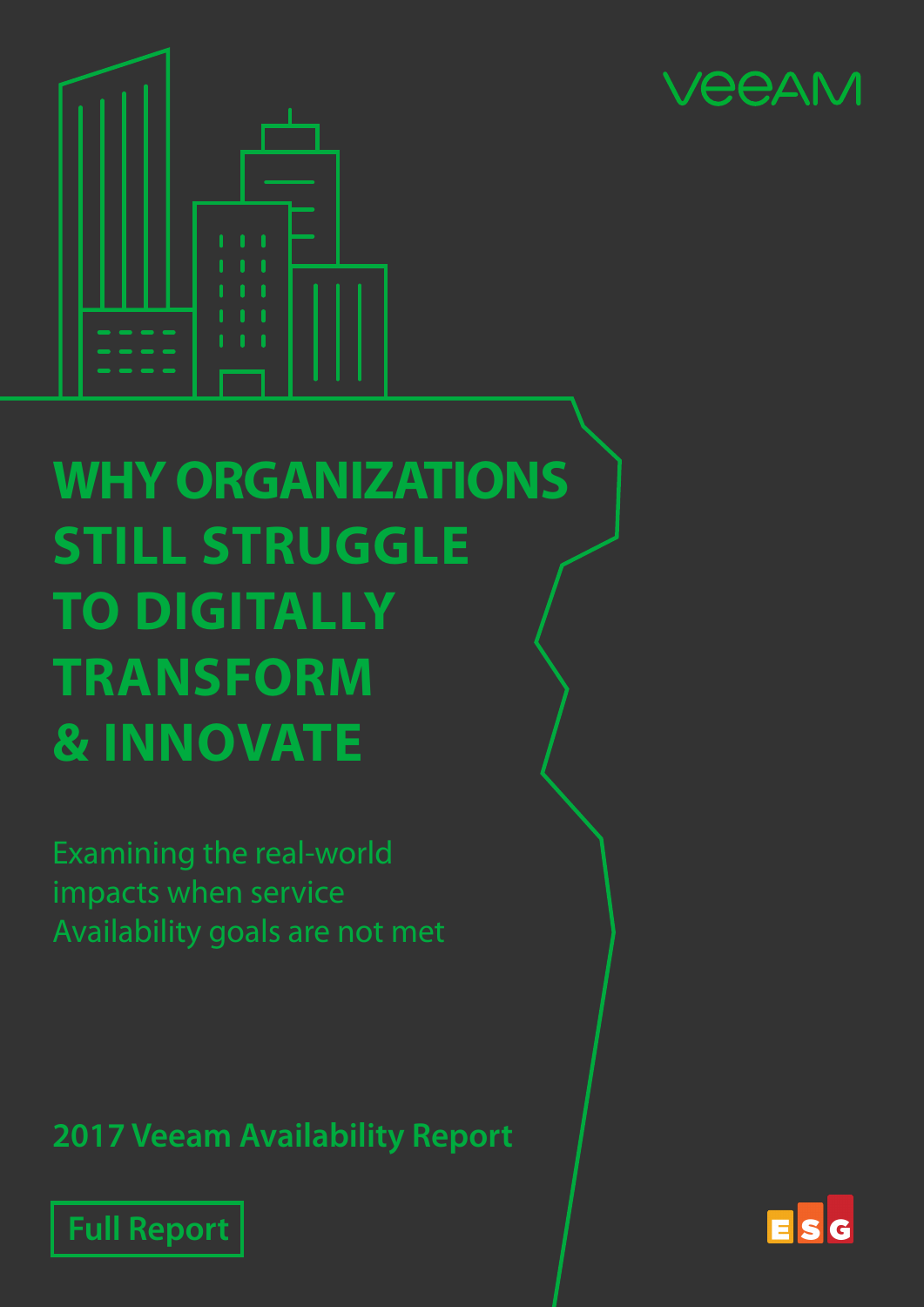# **Contents**

| Why do Data Availability and Protection Continue to Challenge Organizations? 5 |
|--------------------------------------------------------------------------------|
|                                                                                |
|                                                                                |
|                                                                                |
|                                                                                |
|                                                                                |
|                                                                                |
|                                                                                |
|                                                                                |
|                                                                                |
|                                                                                |
|                                                                                |
| Appendix: Research Methodology and Respondent Demographics 20                  |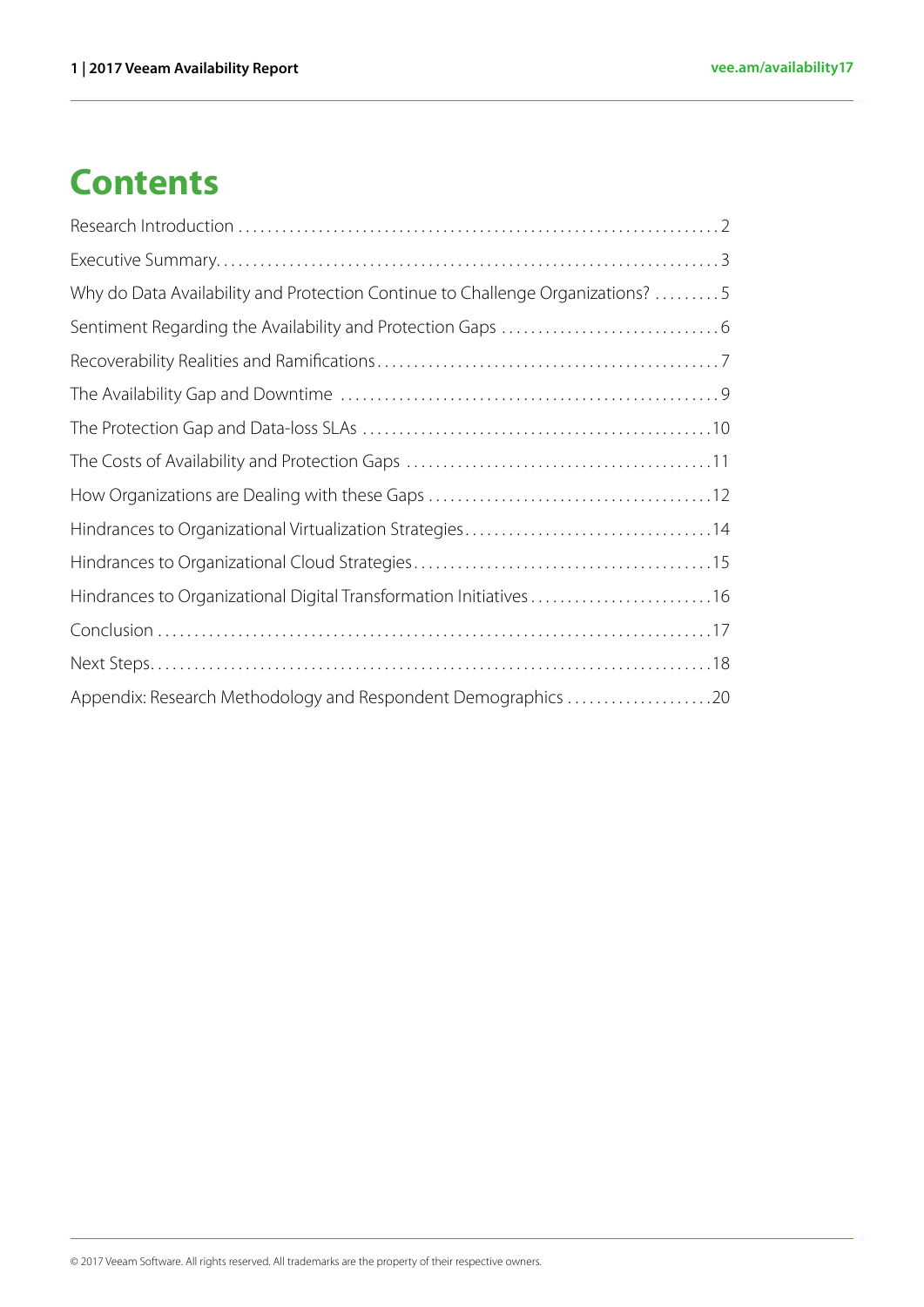# <span id="page-2-0"></span>**Research Introduction**

We've never been as dependent on technology as we are today, nor have we had as many critical business functions and personnel that rely so heavily on their data. For organizations to achieve their business goals, they are looking to digital transformation and the cloud to deliver more efficient, agile, and reliable services to meet user needs. As part of this transformation, IT teams have to do an increasingly better job to ensure their systems' Availability and protection, and are looking at heterogeneous and hybrid environments to drive efficiencies and performance optimization.

Veeam®, which has been helping organizations achieve higher operational Availability for over a decade, commissioned the Enterprise Strategy Group (ESG) to deliver its sixth annual Veeam Availability Report. This reports seeks to (1) quantify whether organizations are meeting their Availability goals, (2) assess the impacts to organizations that are insufficient in their service levels, and (3) understand how these challenges are affecting strategic business such as digital transformation.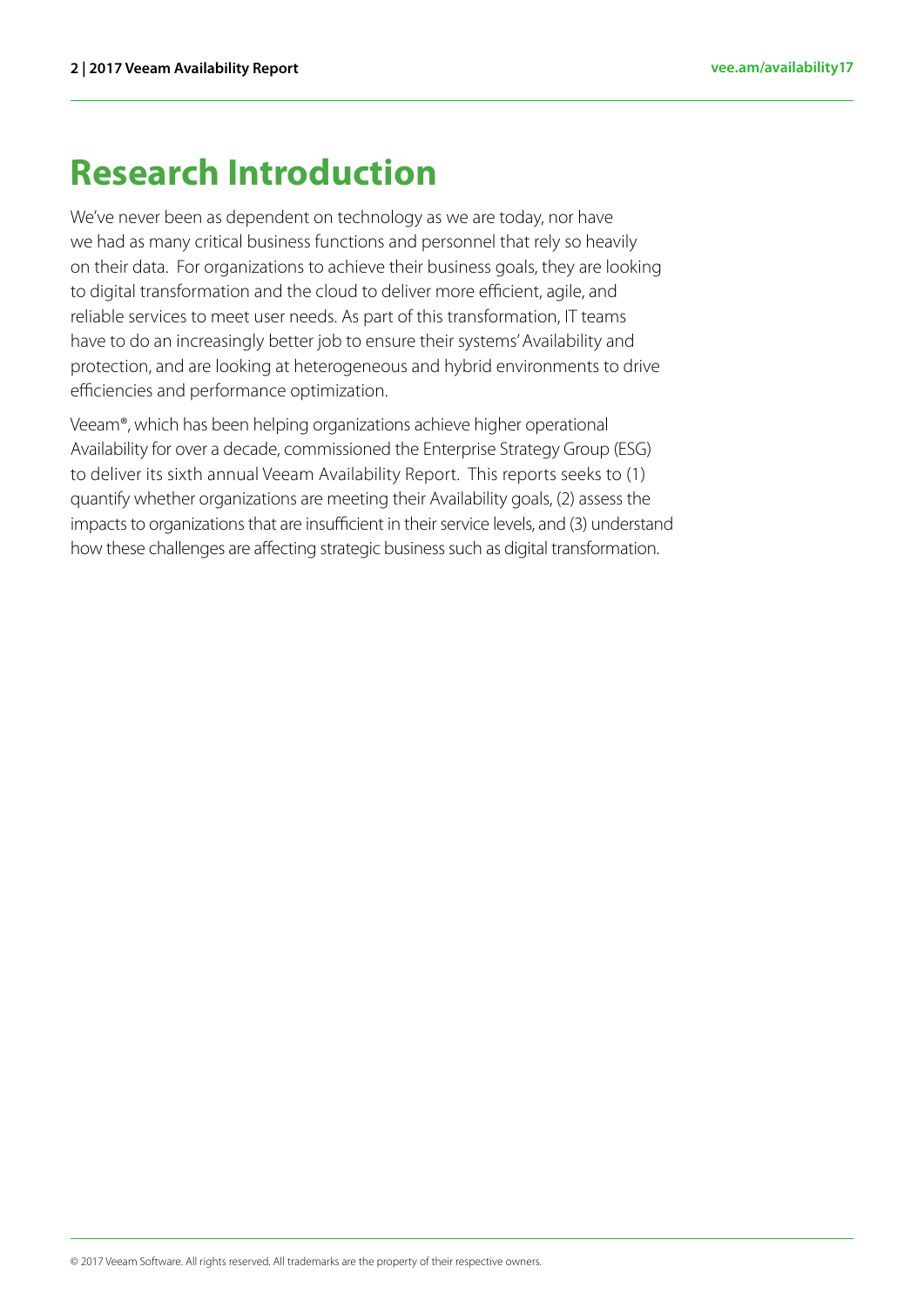### <span id="page-3-0"></span>**Executive Summary**

Organizations continue to struggle with Availability assurance within their IT environments:

#### **Four out of five organizations recognize that they have an**

**"Availability Gap."** In this year's research, 82% of respondents recognized the inadequacies of their recovery capabilities when compared with SLA expectations of their business units, which is consistent with the last two annual surveys. Even while some organizations are endeavoring to improve, the heightening expectations of the business units, combined with the ever-evolving and diversifying IT landscape and the move to heterogeneous and hybrid environments, continue to create challenges in providing adequate service Availability of IT. This causes wider issues for the business in terms of customer and employee confidence.

**On average, enterprises experience direct financial costs of \$21.8M (US) due to these Availability and Protection Gaps,** with the acknowledgement that these numbers will vary due to industry, company size, and locale. These Availability and Protection Gaps also impact truly strategic business modernization initiatives:

- **• 82% of organizations' virtualization deployments and strategies have been affected** by their data protection solution.
- **• 66% of organizations report digital transformation initiatives are being hindered** (either significantly or somewhat) by unplanned downtime or insufficient application Availability.

**Six out of seven organizations lack a high level of confidence in their ability to reliably protect/recover data within their virtual environments.** 85% of respondents rated themselves less than very confident in their organization's current capabilities regarding virtual machine backup and recovery. With virtualization being the underpinning of every modern IT environment, including on-premises and cloud-hosted, any response other than "very confident" in 2017 is unacceptable.

**Three out of four organizations acknowledge that they have a "Protection Gap."** Also consistent with surveys from years past, 72% of respondents this year are unable to protect their data frequently enough to ensure that their business units' expectations against data loss are met.

82% of enterprises are facing a gap between user demand and what IT can deliver, or an 'Availability Gap'

\$21 .8M

is an average financial cost of Availability and Protection Gaps for the enterprises

66%

of enterprises admit that digital transformation initiatives are being held back by unplanned downtime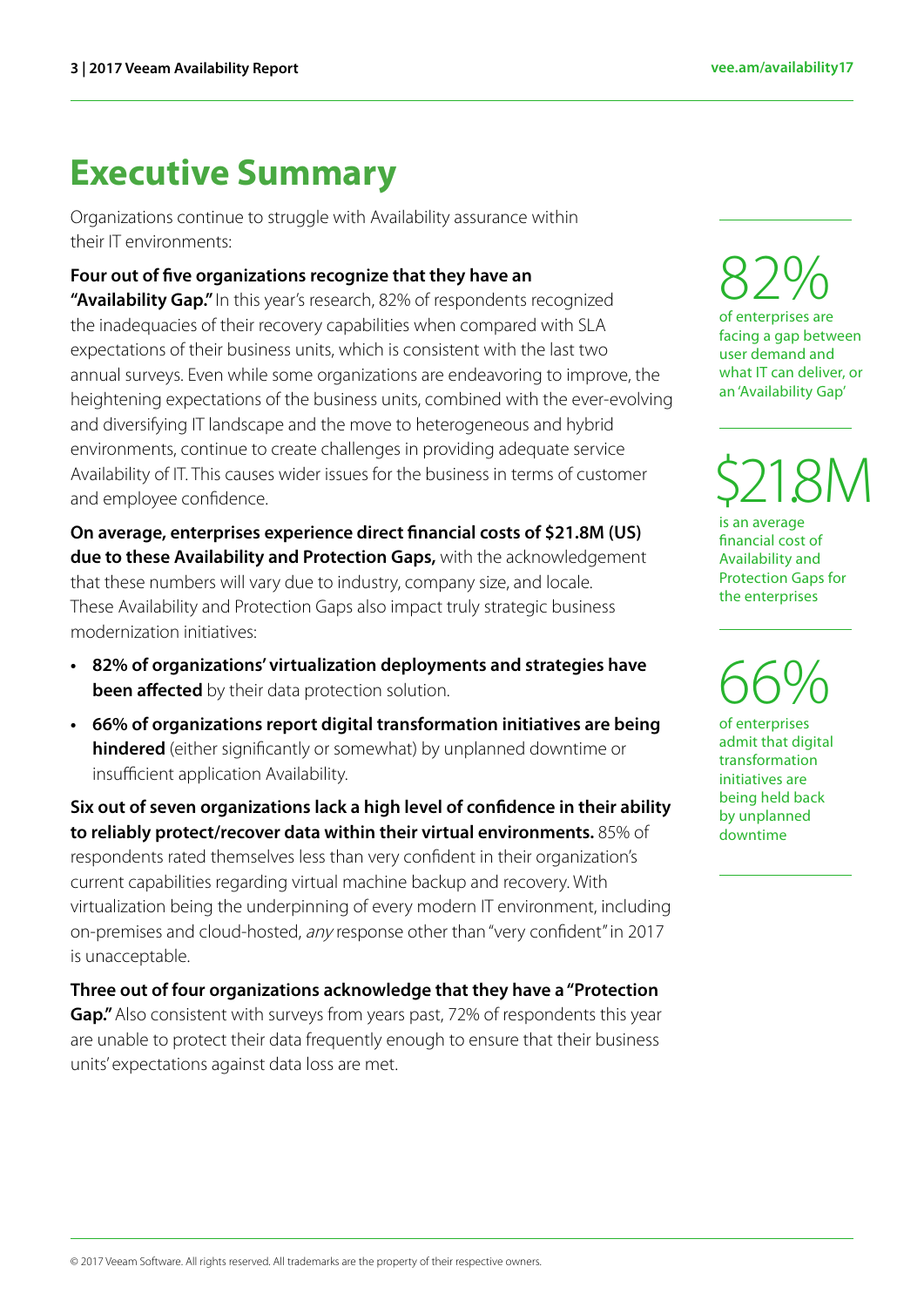Moreover, the impacts of downtime and data loss can reach far beyond direct economic loss:

- Externally, half of organizations believe Availability challenges can lead to loss of customer confidence, which can also impact brand integrity, reduce stock price, and cause revocation of licenses/accreditations.
- Internally, many believe Availability challenges can lead to loss of employee confidence, which often results in diverting resources away from long-term or business-critical projects.

The findings of this study are consistent with past ESG research and past Veeam® reports, all clearly illustrating that organizations must reconsider their data Availability, protection, and recovery capabilities. A company's failure to better align these key resiliency capabilities with the expectations of their business constituents will continue to put their organizations at risk and hinder innovation and digital transformation strategies.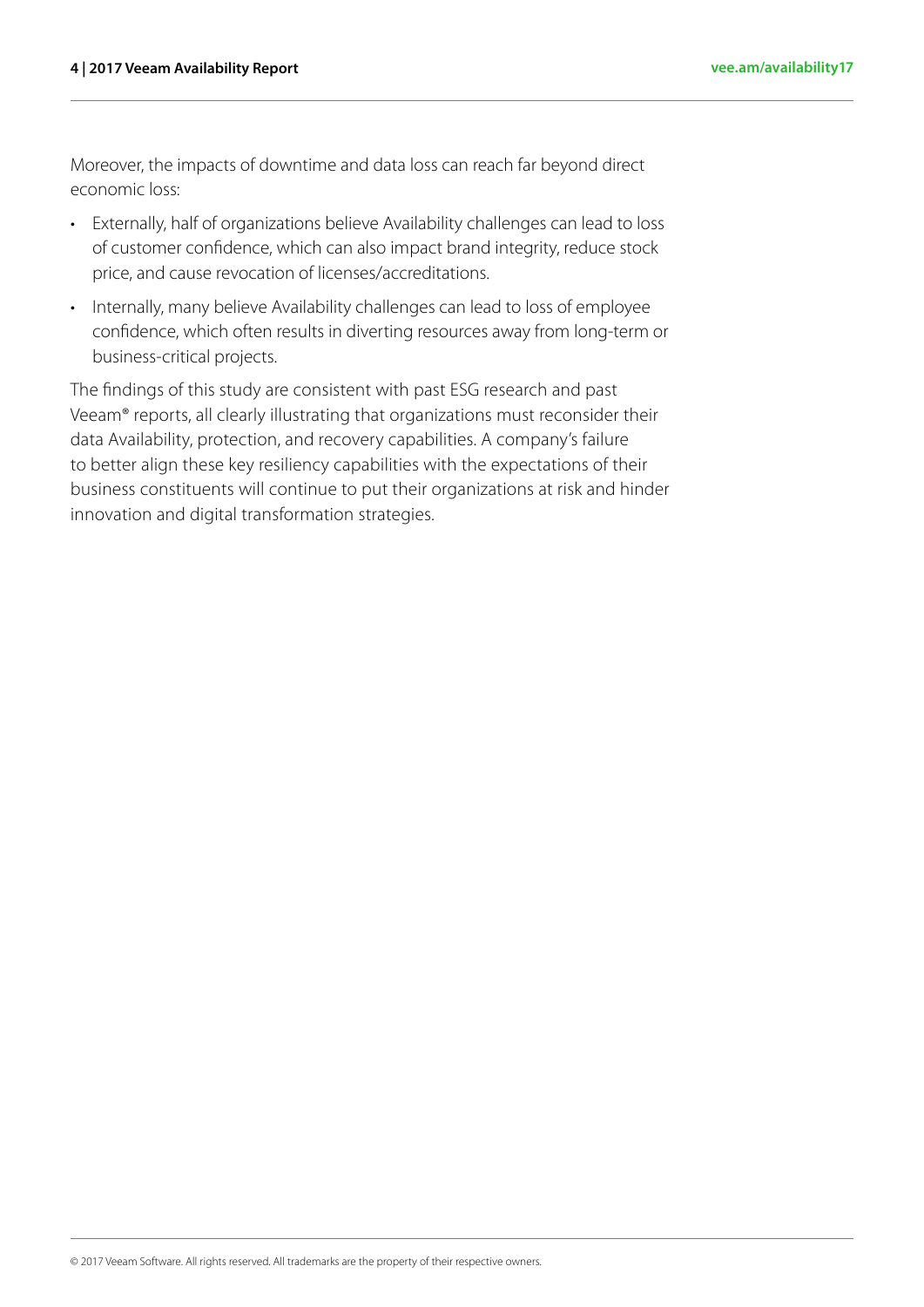### <span id="page-5-0"></span>**Why do Data Availability and Protection Continue to Challenge Organizations?**

Too many organizations continue to struggle with data recovery in their efforts to ensure the Availability of their virtualized systems. In fact, only 15% of surveyed decision makers are very confident in their current solution's ability to reliably back up and recover virtual machines within their SLAs.



#### **Figure 1. How confident are you in your organization's current primary solution's ability to reliably backup/recover VMs and recover what you need within your SLAs? (Percent of respondents, N=1,060)**

That is an appallingly low percentage of real confidence. Any organization that is not "very confident" in its ability to protect the foundational structure of its modern data center, and provide total data and applications availability, should be reexamining its strategy and the technologies that it depends on.

Unfortunately, the pervasive lack of complete confidence is well founded. Consider the fact that the respondents surveyed say they are meeting their recovery time objectives (RTOs) and recovery point objectives (RPOs) only 72% of the time. In more than one out of four attempts, their recovery effort either fails, takes too long, or recovers an inadequate amount of data.

15% of decision makers are very confident in their current solution's ability to back up and recover virtual machines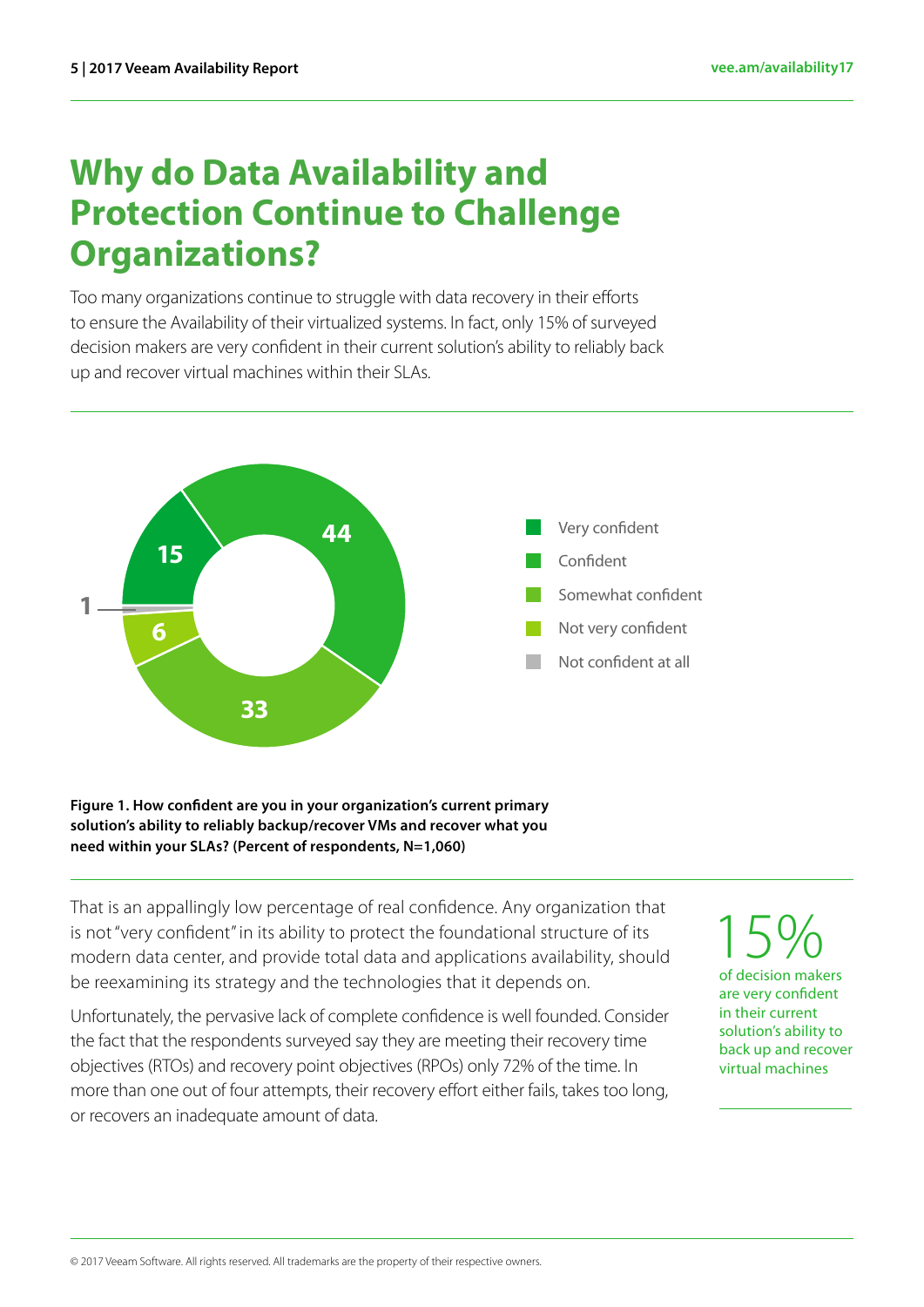# <span id="page-6-0"></span>**Sentiment Regarding the Availability and Protection Gaps**

Across many enterprises, respondents almost universally acknowledge that their IT teams cannot recover fast enough, reliably enough, or thoroughly enough. Veeam refers to these challenges as the Availability Gap and the Protection Gap.

- **• Availability Gap** refers to the difference between the service levels expected by business units, and an organization's ability to deliver the application and information that users demand.
- **• Protection Gap** refers to an organization's tolerance for lost data being exceeded by IT's inability to protect that data frequently enough.

Alarmingly, more than four out of five organizations surveyed recognize they have an Availability Gap, and nearly three out of four organizations recognize they have a Protection Gap.

My organization has an Availability Gap between how fast we recover applications and how fast we need applications to be recovered to be an Always-On Enterprise™





#### **Figure 2. Please rate your agreement with the following statements. (Percent of respondents, N=1,060)**

It is notable that so many decision makers are acknowledging, for the third year in a row, that they continue to suffer an Availability Gap, with similar trending apparent in relation to the Protection Gap—each with nearly equal year-overyear occurrence.

This is more than just a pervasive problem; it is also an ongoing one.



organizations surveyed recognize they have an Availability Gap

3 of 4

organizations surveyed recognize they have a Protection Gap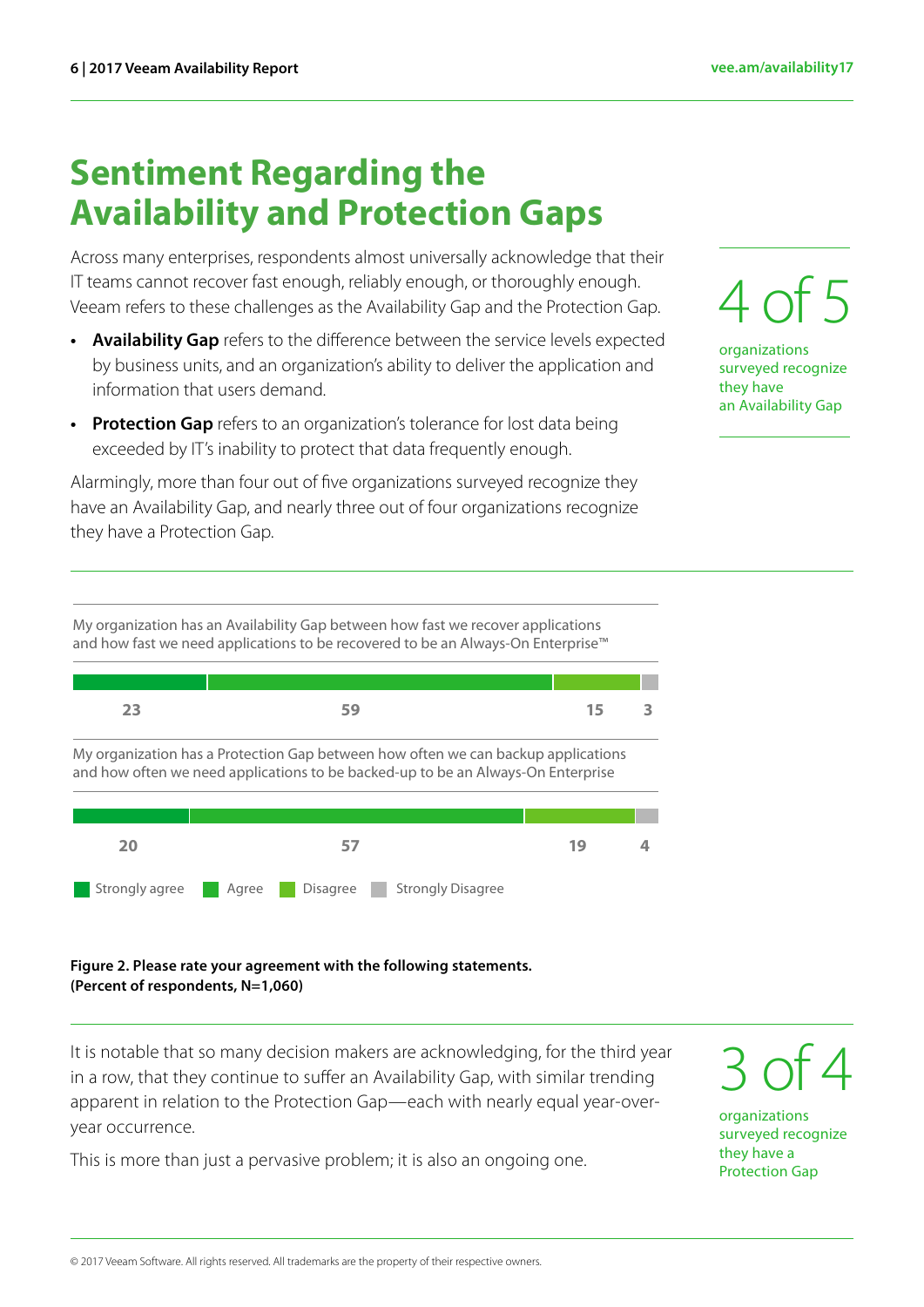servers suffer at least one unplanned outage each year

1 in 4

## <span id="page-7-0"></span>**Recoverability Realities and Ramifications**

It is vitally important for an organization to recognize the precariousness of its IT systems and avoid trivializing downtime when it happens.

On average, more than one in four (27%) servers suffer at least one unplanned outage each year. To understand how ESG calculated averages, means, and medians in this report, please see appendix one<sup>1</sup>. .



#### **Figure 3. What percentage of your organization's production servers suffer at least one unplanned outage per year? (Percent of respondents, N=1,005)**

And, some of those outages last for quite some time.

© 2017 Veeam Software. All rights reserved. All trademarks are the property of their respective owners.

<sup>&</sup>lt;sup>1</sup> See Notes Regarding the Calculations and Data Displayed within This Report in Appendix: Research Methodology and Respondent Demographics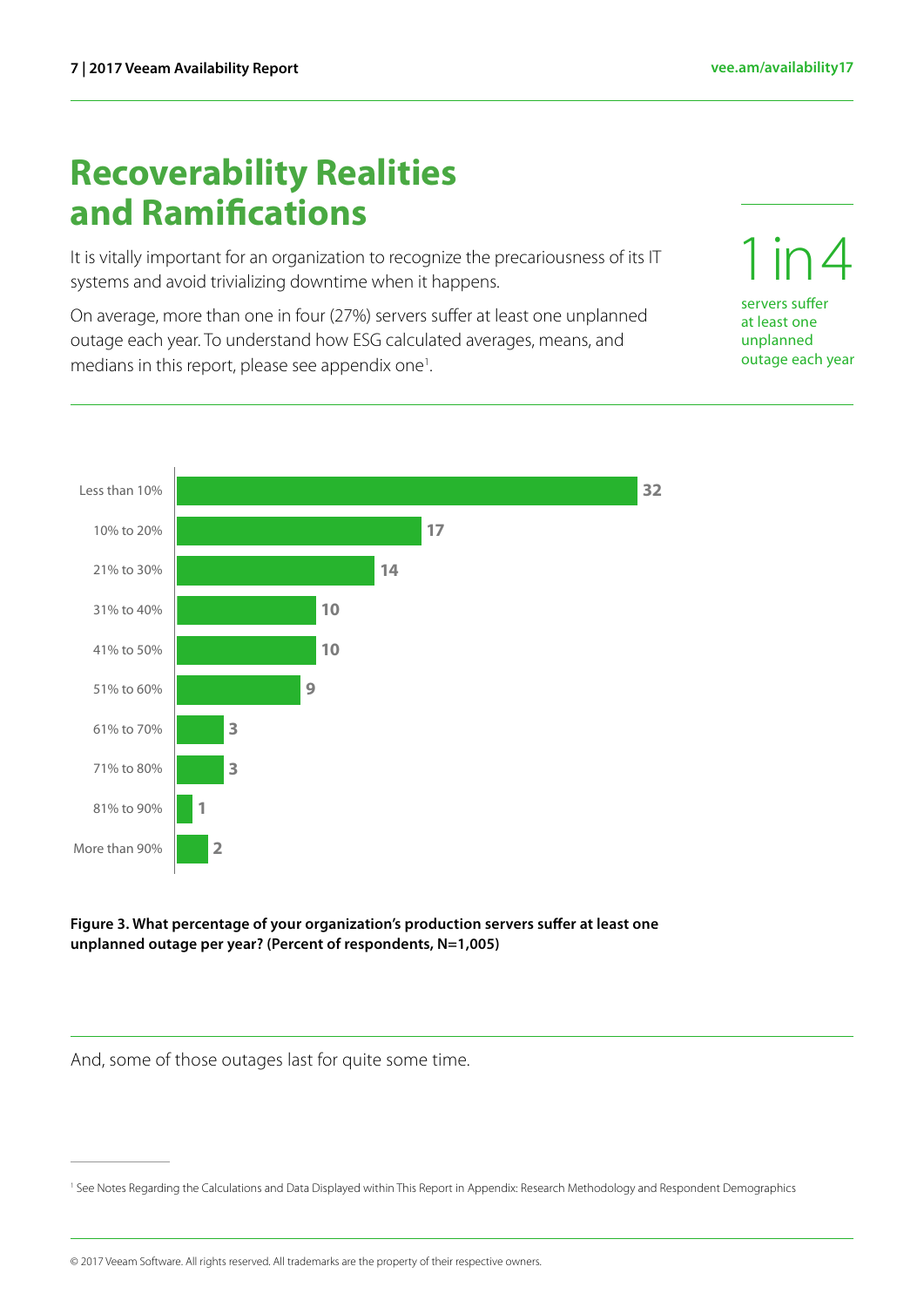

#### **Figure 4. On average, how long do unplanned outages last? (Percent of respondents, N=989)**

The median<sup>2</sup> length of an outage is 23 minutes. While that may not sound like much, consider:

- What is the impact to thousands of passengers of an airline whose planes are grounded for just 23 minutes?
- What is the impact to customers and an online retailer whose website is offline for even 23 minutes?
- What is the impact to a patient in a hospital whose data is unavailable for only 23 minutes?

Any seasoned IT professional can share war stories related to system outages and how those outages resulted in disruptions. Moreover, the media publishes new examples almost every week (hint: don't be one of them). From life-changing events to a simple inability to communicate with a colleague, customer, or partner, all business processes are at risk when IT fails its users.

Considering the potentially high impact of outages, coupled with the insufficiency of legacy IT-based efforts to back up and recover data, the desire among executives to seek out better Availability tools is warranted.

23 minutes is the median length of an outage

2 Ibid

© 2017 Veeam Software. All rights reserved. All trademarks are the property of their respective owners.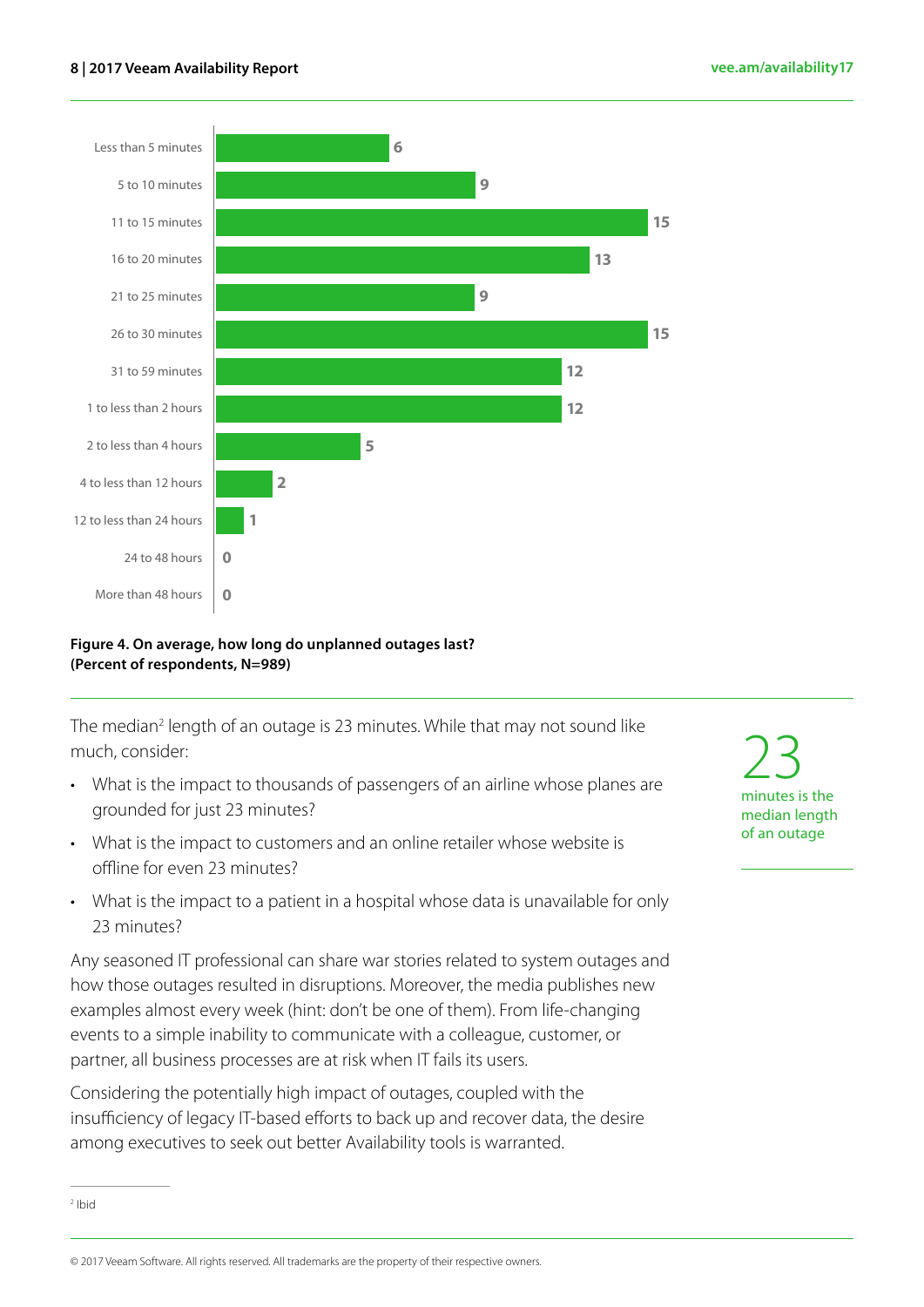# <span id="page-9-0"></span>**The Availability Gap and Downtime**

If you take a closer look at what surveyed organizations deem "high-priority" workloads compared with "normal" workloads, a startling difference becomes apparent:



#### **Figure 5. What is the amount of downtime your organization can tolerate from its "high-priority" production applications compared to "normal" production applications? (Percent of respondents)**

- The median tolerable downtime among *high-priority* applications is 7.5 minutes, whereby an "only 23-minute" outage would exceed the limit for the majority of high-priority applications.
- The median tolerable downtime among *normal* applications is 90 minutes. While 23 minutes seems somewhat more tolerable, many normal applications will also have breached their SLAs with such an outage.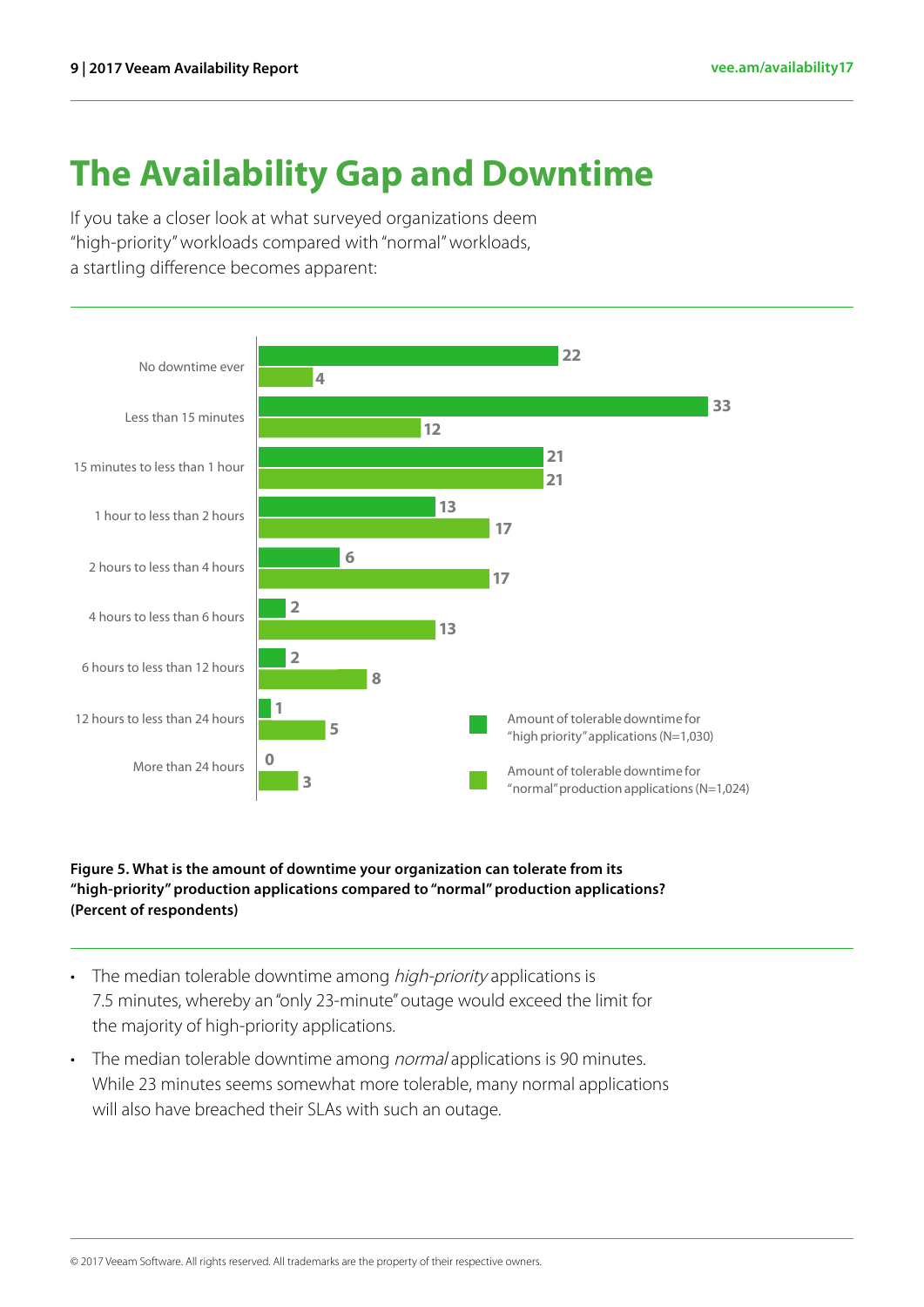### <span id="page-10-0"></span>**The Protection Gap and Data-loss SLAs**

The disparity between the speed at which IT can recover platforms/ workloads and the Availability expectations of business units and other end-users is not the only concern. Organizations are also inadequately protecting data:



#### **Figure 6. What is the amount of lost data that your organization can tolerate from its "high-priority" production applications compared with "normal" production applications? (Percent of respondents)**

- The average acceptable data loss among high-priority applications is 72 minutes, as shown in Figure 6. But, the surveyed organizations only protect their high-priority data approximately every 127 minutes, on average.
- Similarly, while the average acceptable data loss among normal applications is 240 minutes, surveyed organizations only protect their normal data approximately every 352 minutes.

This is a quantifiable example of a Protection Gap. To be clear, most organizations believe that they have an Availability Gap, a Protection Gap, or both. To overcome these gaps, they must start with increasing the frequency of protection and boosting the agility and reliability of recovery.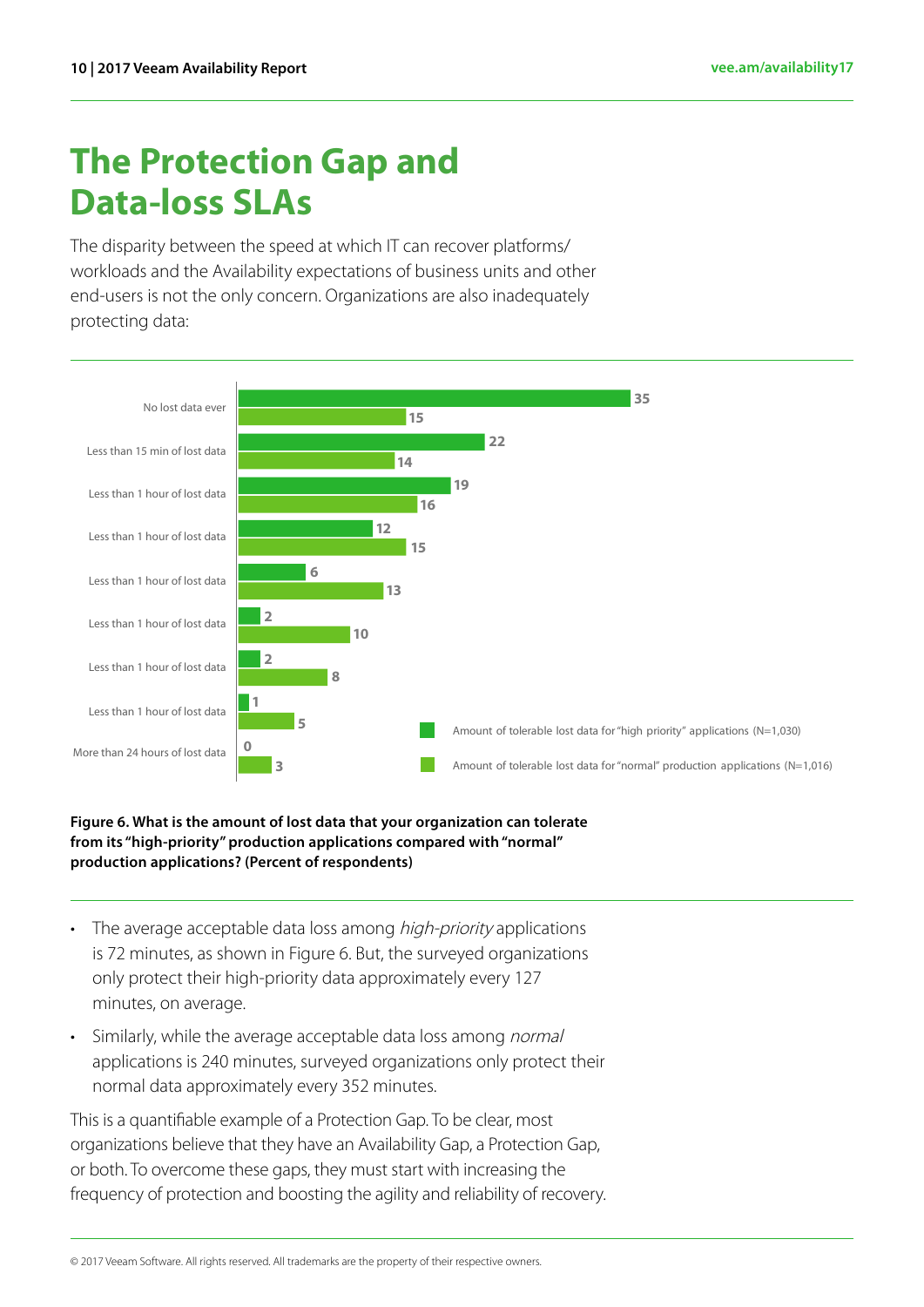# <span id="page-11-0"></span>**The Costs of Availability and Protection Gaps**

In an age when mission-critical VMs and nonessential VMs might live on the same host today but not tomorrow, and the number of users per VM varies widely, calculating downtime can be daunting for organizations of any size. For the purposes of this report, downtime costs included the following inputs (mostly from elsewhere in this report):

- The average total number of production servers (1,200) deployed at organizations
- The percentage of servers experiencing at least one outage per year (27%)
- The average length of unplanned outages (85 minutes)
- The average hourly costs for business-critcal (\$108,000) and nonbusiness-critical applications (\$48,000)—adjusting for the average ratio of business-critical to non-business-critical applications
- ESG's industry average application to server ratio (.81)



**Organizations** participating in this research suffer direct costs of \$21.8M annually, on average



#### **Figure 7. Estimated annual downtime costs per respondent organization (in \$Millions USD)**

Using these inputs, ESG calculates that organizations participating in this research suffer direct financial costs of \$21.8M annually, on average. This continues the trend toward rising costs from downtime as seen in 2016 (\$16M) and 2015 (\$10M).

But wait, there's more …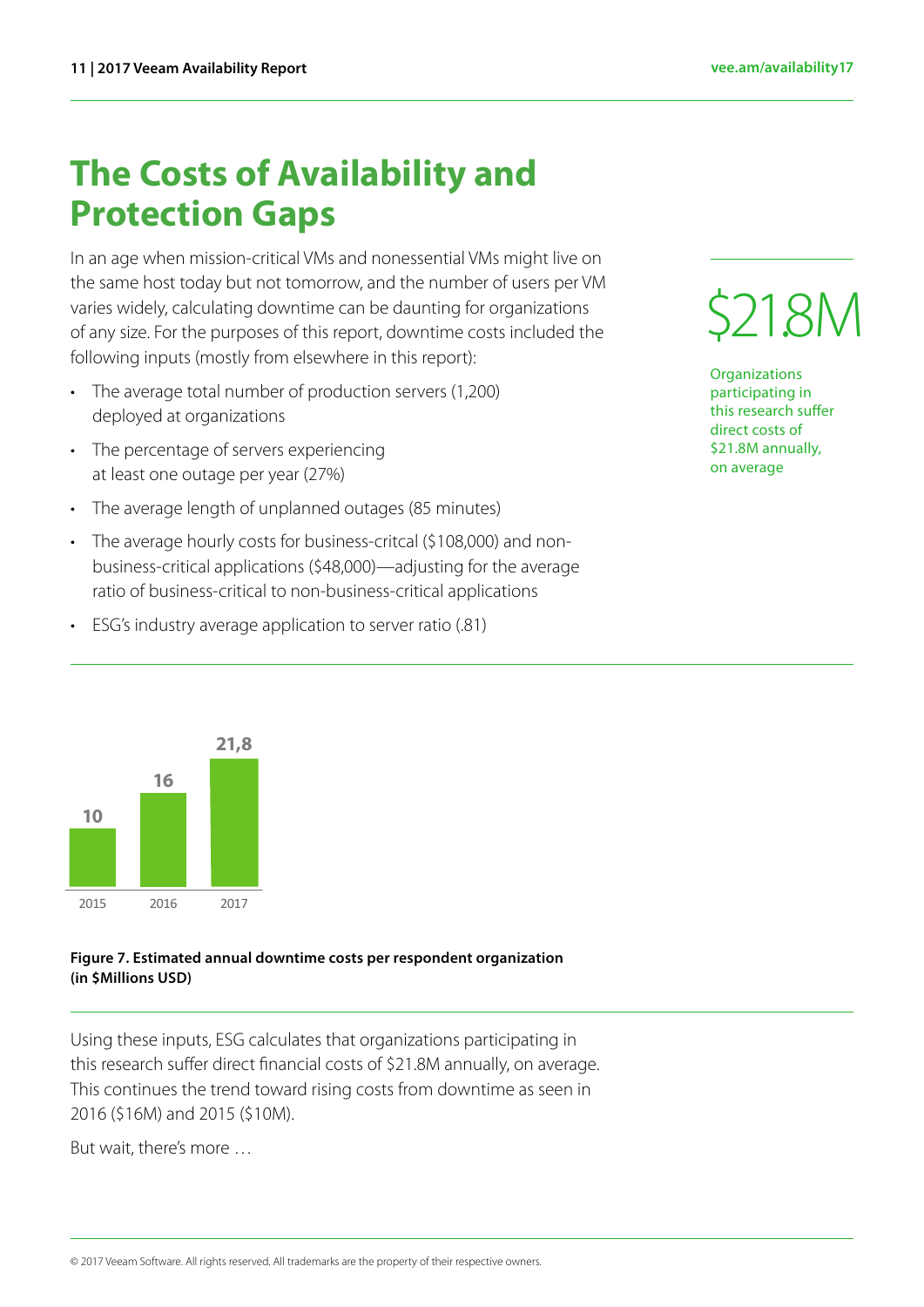### <span id="page-12-0"></span>**How Organizations are Dealing with these Gaps**

When you examine the discrepancies between archaic IT approaches and the expectations of business units, three "levels of realization" arise:

- **• In theory**, the acknowledgement of the existence of the Availability Gap and the Protection Gap also represents a conceptual or intellectual acknowledgement that one's data protection and recovery mechanisms and strategy must evolve.
- **• In practice**, irrefutable, quantifiable gaps do exist between IT protection and recovery capabilities and business units' expectations, and they are pervasive.
- **In reality,** the costs associated with downtime and data loss also lead to a diverse range of other negative impacts. Yes, the economic impacts are the easiest to envision, but other ramifications are equally, if not more, harmful.

41%

acknowledge that Availability issues around loss of customer and employee confidence is a most concerning potential impact



**Figure 8. What other impacts – if any – could result in your organization from application downtime or lost data? Which impact is most concerning for you? (Percent of respondents, N=943)**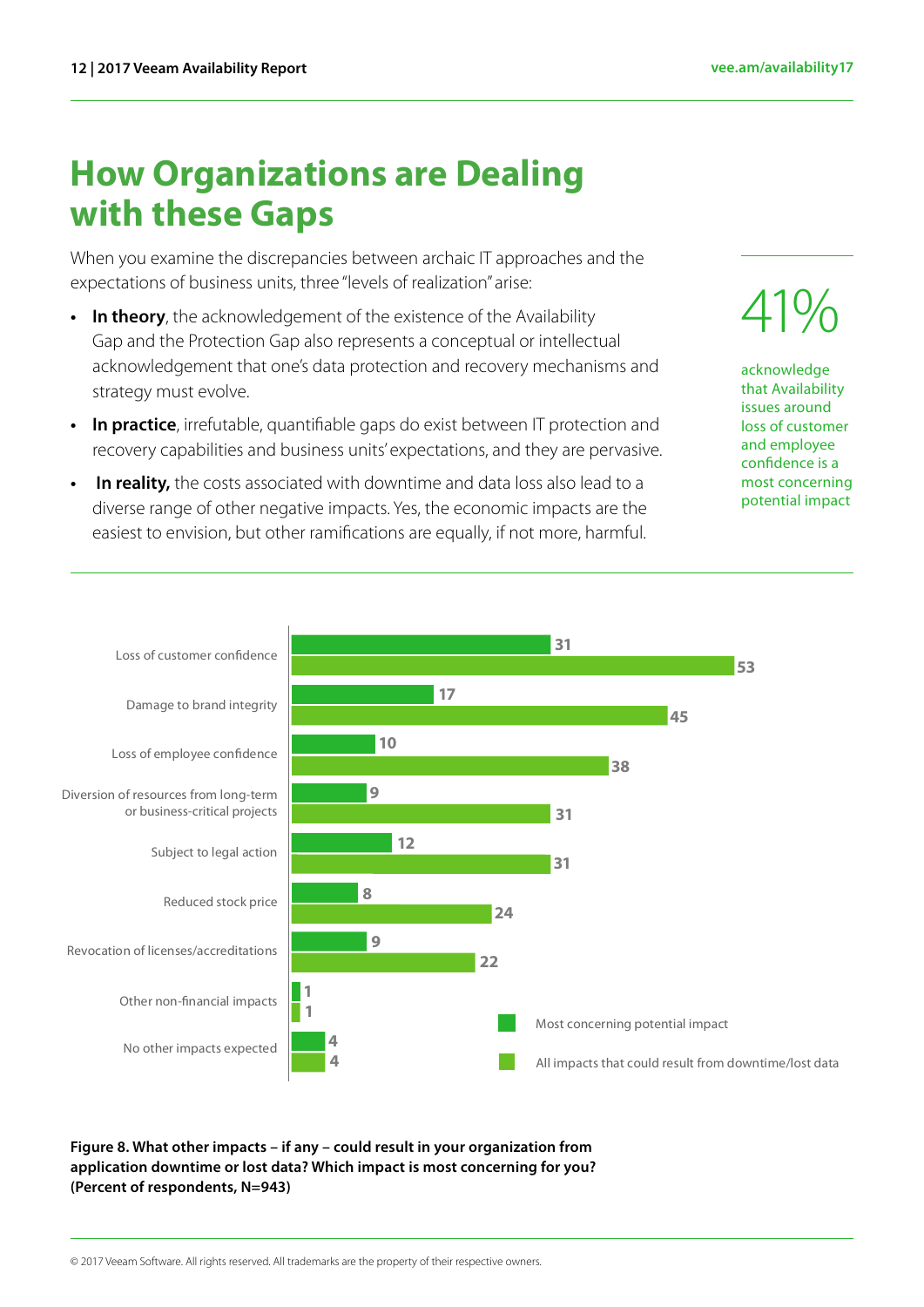Consider, for example, that only 4% of executives believe their organizations experience only monetary impacts as a result of downtime or data loss.

Most acknowledge that Availability issues could cause their organizations to suffer from problems such as a reduction in customer and employee confidence or damage to brand integrity.

Coincidently, the stacking of these impacts is nearly identical to previous years' research, from customer confidence and brand integrity being the most concerning to the miniscule number of people in denial of these non-financial impacts.

The problem will only get worse over time. Only 13% of respondents surveyed expect their organization's cost of downtime or data loss to decrease in the future. For everyone else, as business unit Availability expectations continue to increase and IT continues to struggle, the ancillary impacts of downtime and data loss will likely increase as well.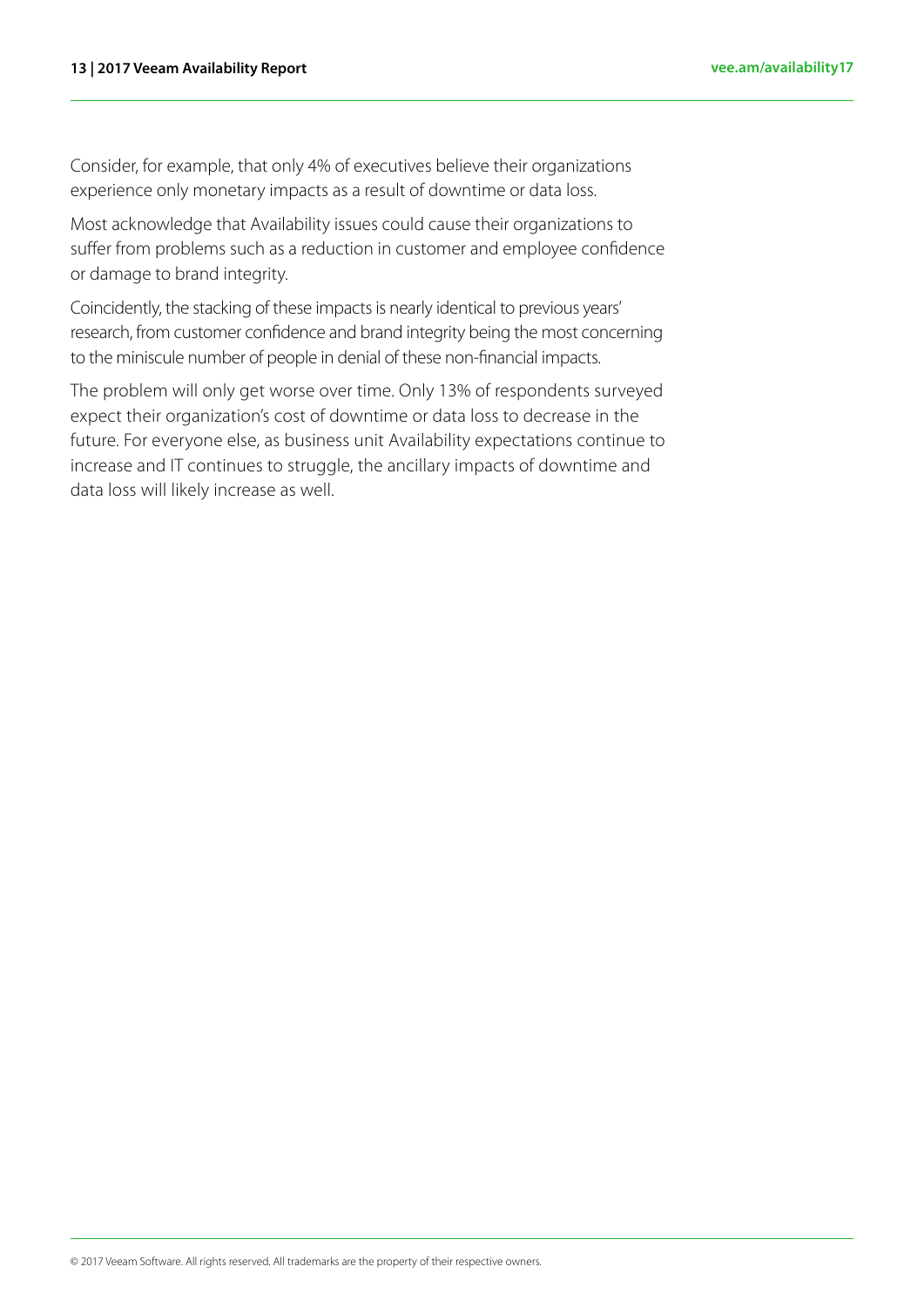# <span id="page-14-0"></span>**Hindrances to Organizational Virtualization Strategies**

It is extremely important to recognize that inadequate protection and recovery mechanisms don't just hinder today's systems and business processes. They will also hinder an organization's ability to continue to modernize its IT environment as part of evolving for the sake of its business.

Virtualized servers are the foundation upon which most modern IT infrastructures are built. Most surveyed respondents (82%) acknowledge some relationship between the viability of their backup solution and the relative success of their virtualization deployment strategy:

- A non-trivial amount (33%) recognize that inadequacies in their VM backup solution have **slowed** their organization's virtualization deployment efforts.
- On a brighter note, many (49%) recognize that an effective VM backup solution has enabled them to **significantly accelerate** their virtualization deployment strategy.



**Figure 9. Which of the following statements about the relationship between server virtualization and data protection is most accurate? (Percent of respondents, N=964)**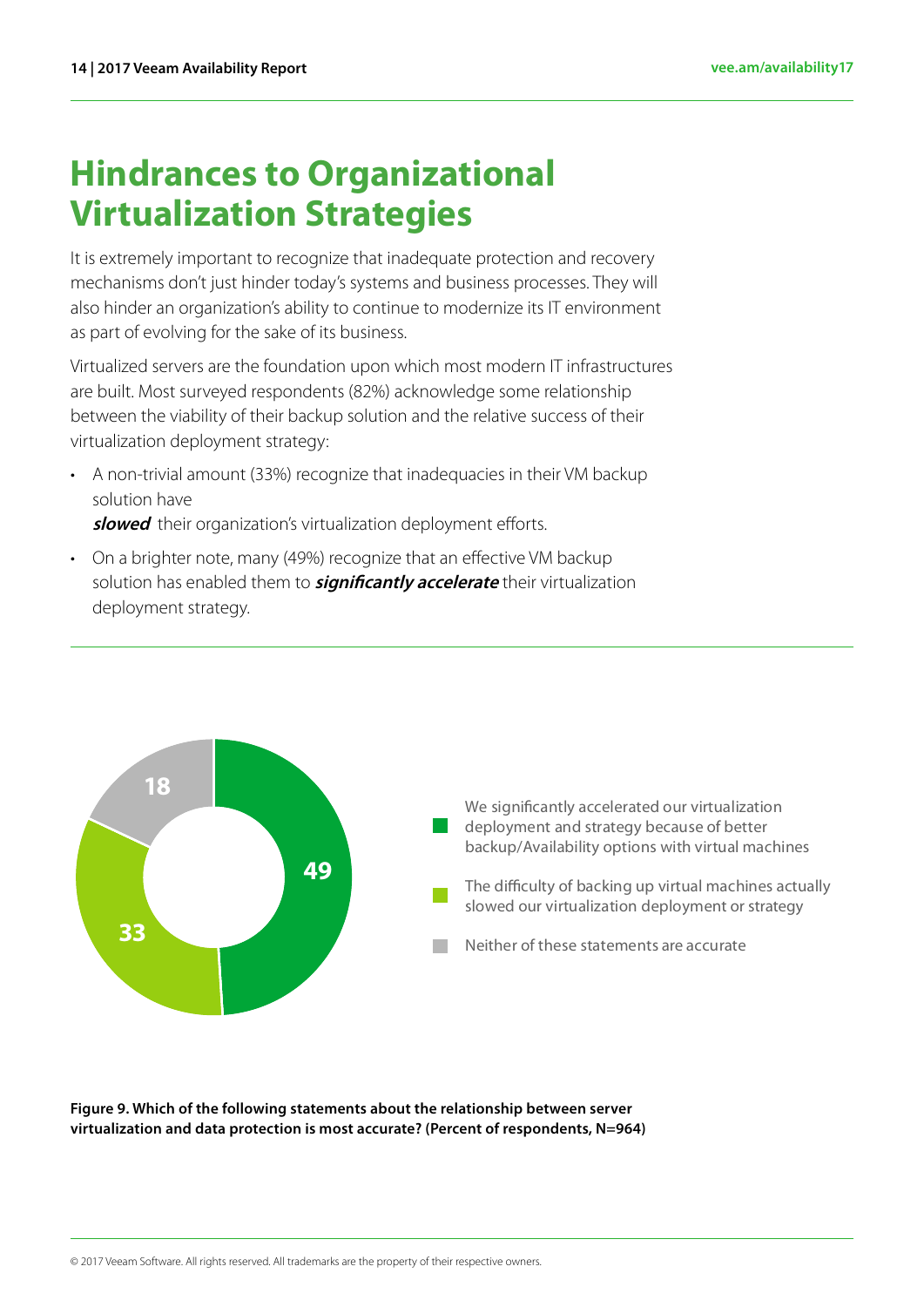# <span id="page-15-0"></span>**Hindrances to Organizational Cloud Strategies**

Just as server virtualization forced new approaches to data protection and recovery, so too does "the cloud"—in each of its many consumption models:

- Those moving production workloads to hosted IaaS or PaaS services, or embracing SaaS, will need to rethink their data protection and recovery scenarios; and many will find changing vendors necessary.
- Meanwhile, cloud storage enables new options for data retention, especially when combined with turnkey backup services (BaaS) or failover mechanisms (DRaaS).

| Software as a Service (SaaS)           |                                                            |    |    |    |
|----------------------------------------|------------------------------------------------------------|----|----|----|
| 39                                     | 21                                                         | 19 | 10 | 11 |
| Infrastructure as a Service (laaS)     |                                                            |    |    |    |
| 31                                     | 25                                                         | 20 | 11 | 14 |
| Platform as a Service (PaaS)           |                                                            |    |    |    |
| 28                                     | 25                                                         | 22 | 11 | 14 |
| Backup as a Service (BaaS)             |                                                            |    |    |    |
| 27                                     | 24                                                         | 23 | 13 | 13 |
|                                        | Storage as a Service (used for data protection) (STaaS/DP) |    |    |    |
| 24                                     | 26                                                         | 24 | 12 | 15 |
| Disaster Recovery as a Service (DRaaS) |                                                            |    |    |    |
| 23                                     | 25                                                         | 24 | 14 | 15 |

**Figure 10. What types of cloud-based services is your organization either currently using or planning to use over the next 12 months (if any)? (Percent of respondents, N=1,060)**

Given the material level of cloud investment observed, it's clear that cloud services will invariably change how IT accomplishes both production and protection goals, but not all data protection vendors are cloud-ready.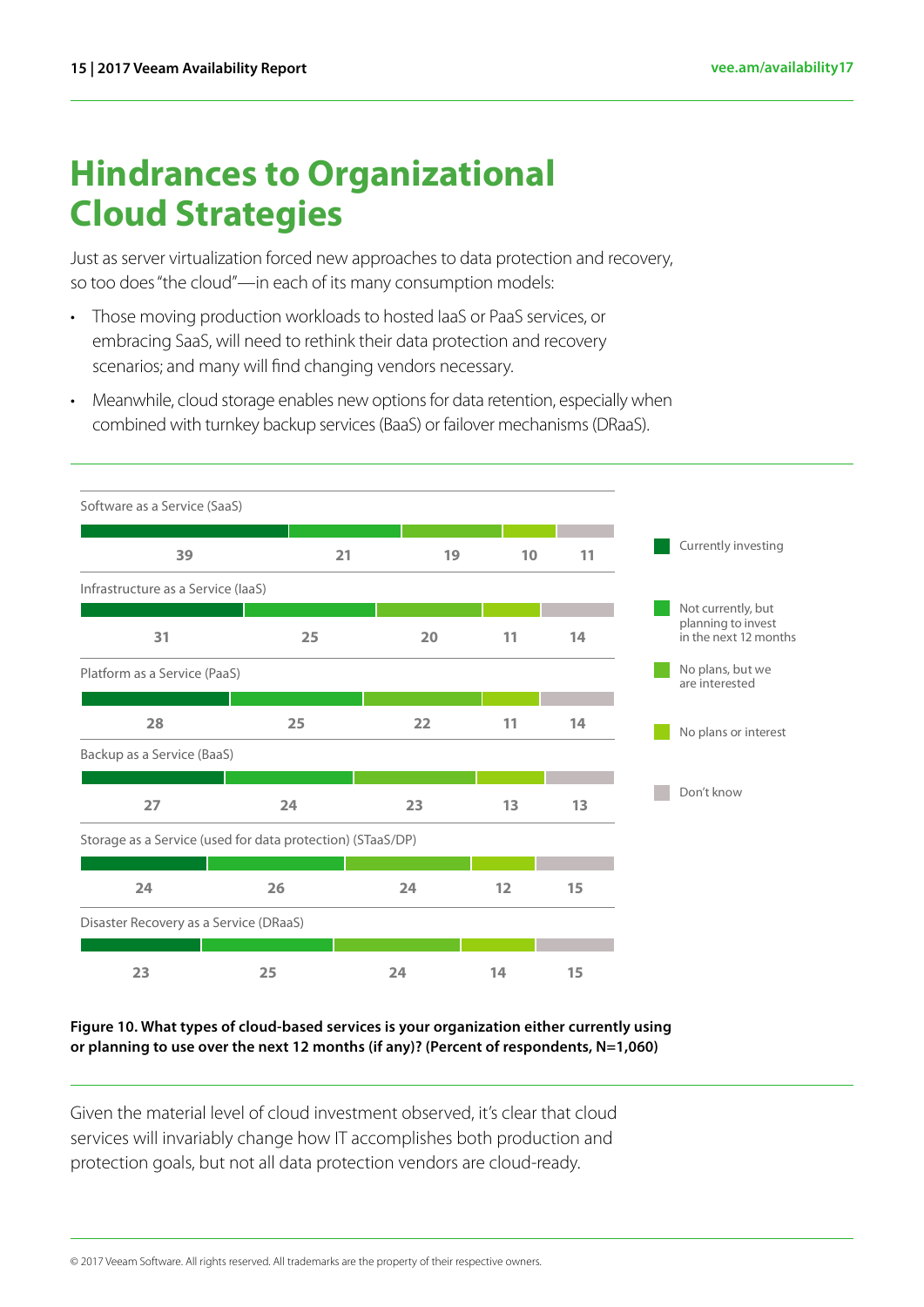### <span id="page-16-0"></span>**Hindrances to Organizational Digital Transformation Initiatives**

Although some organizations are still modernizing their foundational infrastructures for virtualization, many others recognize that a *digital transformation* strategy will take them much further than simple infrastructure modernization.

- More than two-thirds of the surveyed respondents (69%) recognize that digital transformation is critical or very important to their organizations moving forward.
- That being said, about half of them (45%) say they are still in the planning or just beginning phases of digital transformation initiatives.

It is alarming that more than half of respondents whose organizations have digital transformation initiatives on their roadmap (66%) report that those initiatives are being inhibited because of unplanned downtime or insufficient application Availability.



report that their digital transformation initiatives are being inhibited because of unplanned downtime or insufficient application Availability



**Figure 11. To what extent are your organization's digital transformation initiatives being inhibited by unplanned application downtime or insufficient application Availability? (Percent of respondents, N=970)**

In order to advance these critical digital transformation initiatives past their predominantly nascent stages, many organizations must resolve their uptime and Availability shortfalls.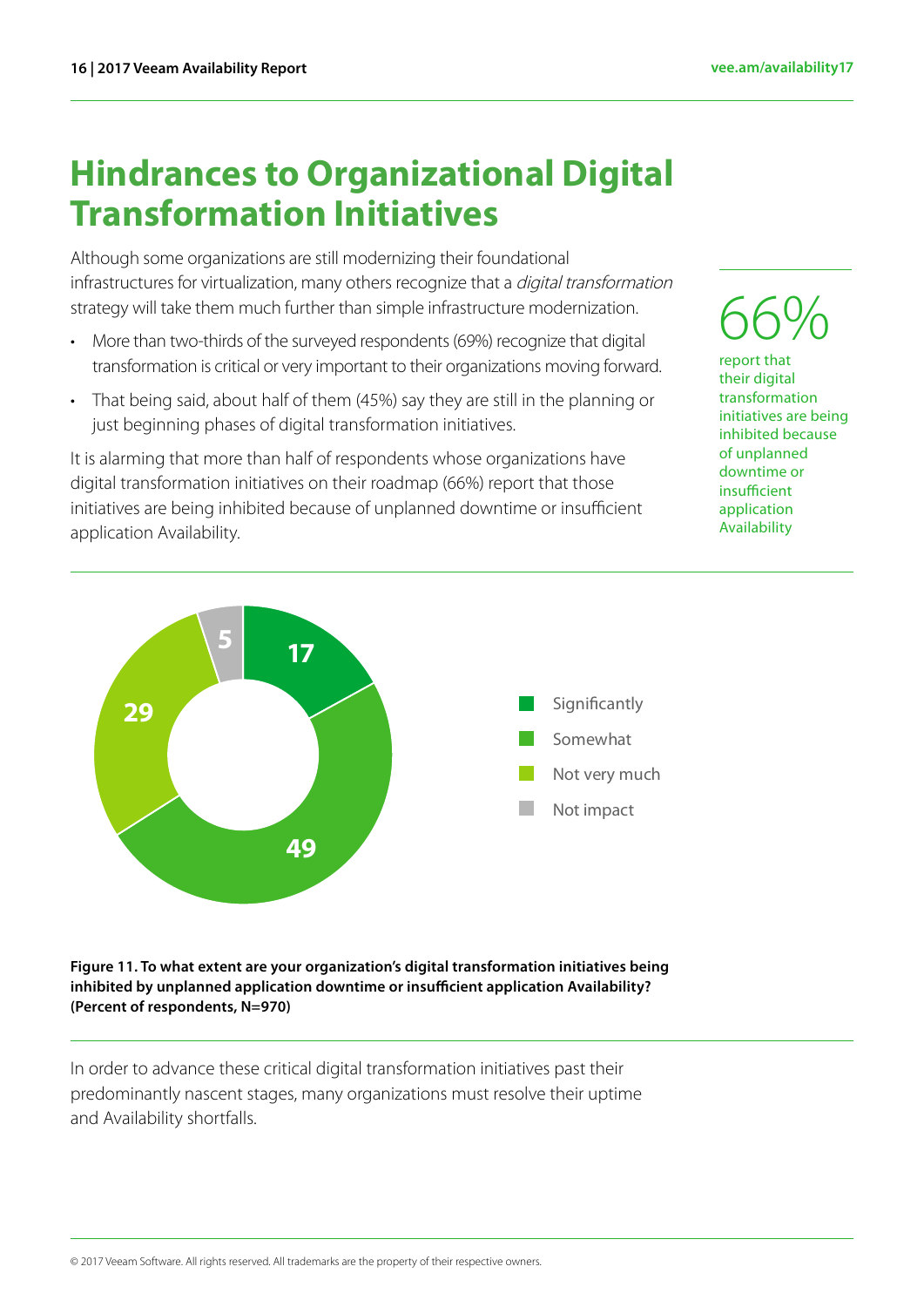# <span id="page-17-0"></span>**Conclusion**

Most organizations do (and others don't, but should) recognize that they have gaps in their Availability and protection capabilities, resulting in a failure to meet the expectations of their business units, their executives, their employee colleagues, and their customers. Reasons for this situation include:

- Most IT infrastructures are in a perpetual state of modernization, which includes digital transformation initiatives, aggressive virtualization strategies, increased though sometimes experimental adoption of Hybrid Cloud services, diversification of production platforms, and heightening SLAs—all without commensurate increases in budget.
- Many organizations align neither their protection frequency nor their recovery mechanisms with the established SLAs of their business units, resulting in inadequate Availability.
- Many organizations are not able to effectively quantify the myriad costs and impacts of downtime or data loss, thereby hindering their ability to garner economic and operational support for better mechanisms and results.

These challenges are not trivial, but they are surmountable. Organizations must address the Availability and Protection Gaps that they have, or they put their employees and their institutions at risk of a wide range of productivity, economic, sentiment, and operational failings.

- **• Any organization that cannot recover granular data or whole VMs faster than the established SLAs related to acceptable downtime has**  an **Availability Gap.** That Availability Gap will result in lost user productivity, non-compliance with assured access mandates (both between business partners and in applicable regulated industries), and lost confidence by employees, customers, and the markets that they serve.
- **• Any organization that does not protect its data at a frequency greater than the mean of its SLAs related to data loss has a Protection Gap.** That Protection Gap will result in lost data, which will cause employee productivity challenges both in the recreation of the data and in serving customers without complete information.

Gaps in either Availability or protection invariably hinder today's operating environments, the virtualization strategies and deployments that are modernizing today's data centers, and ultimately the digital transformation initiatives that so many institutions are relying on to ensure their market relevance moving forward.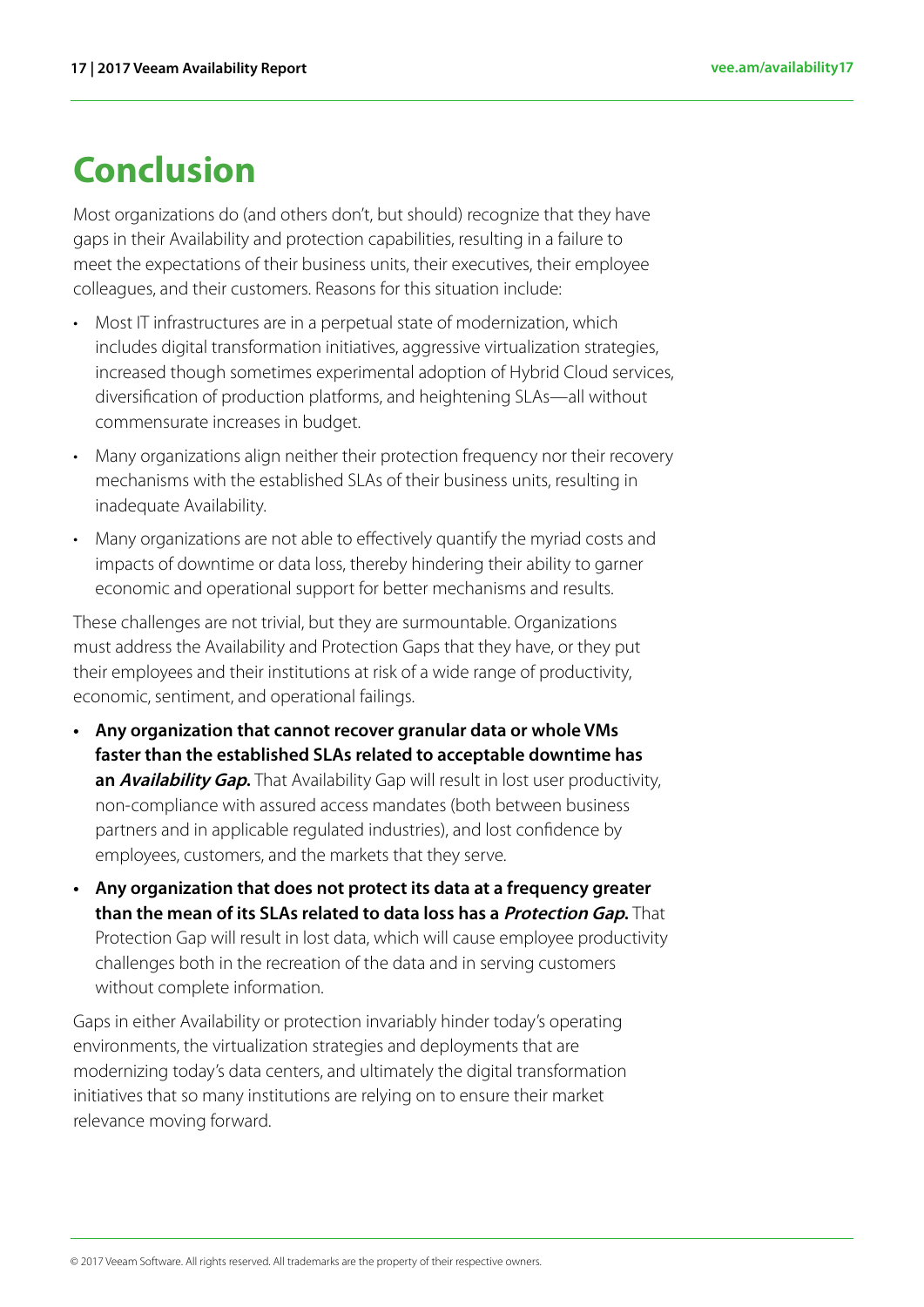### <span id="page-18-0"></span>**Next Steps**

**The first and most crucial step in ensuring the viability of your IT systems in service to your business units and customers is to accept that you have an Availability Gap** (until you can prove otherwise). Too many organizations that lack accurate metrics or monitoring processes presume that their systems are sufficient and are therefore hindering their organizations through their naiveté. Instead, presume that you have the problem, and then quantify it. Only a minority of organizations (less than one in five) will determine otherwise, and many of those are likely resilient because of their heightened Availability efforts in years past.

**Next, quantify your business unit's SLAs and assess your own protection mechanisms and recovery capabilities.** Only by comparing your Availability and protection expectations with your real-world capabilities will you be able to determine the size of the gaps in your strategy.

**Convert your gaps into impact analyses.** In the Business Continuity/Disaster Recovery (BC/DR) world, this is referred to as a business impact analysis (BIA), which is accomplished by simply asking, "If [system] were to fail, what would that cost us [in economics, process, perception, etc.]?" By looking at past systems logs, most will discover that those systems have had interruptions in the past, which can now be quantified as business impact.

With an accurate understanding of the frequency and duration of outages within your environment, compared with the SLA expectations of your constituents, and an assessment of the economic and perception impacts specifically to your organization, **you are ready to reimagine what it would take to become an Always-On Enterprise.**

1. Recognize that virtualization will almost certainly be the underpinning of your infrastructure, and therefore you must ensure that your protection and recovery capabilities for highly virtualized systems exceed your business SLAs. This alone can solve a significant portion of your Availability and Protection Gaps.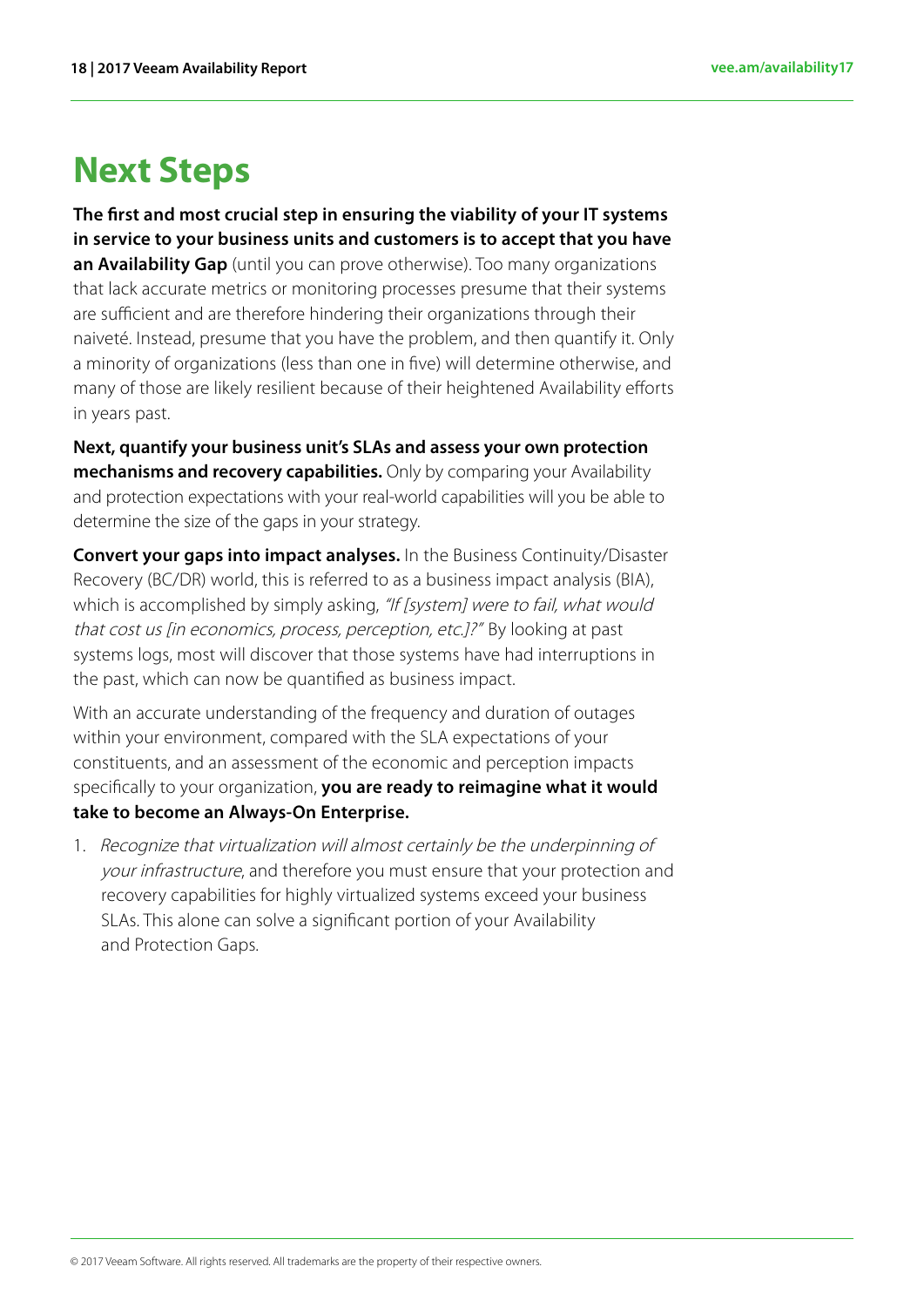- 2. Understand that cloud services will undoubtedly play a bigger role in your strategy moving forward, although which types of cloud services will vary greatly between cloud storage, cloud-based protection services, cloud-based infrastructure in production and BC/DR scenarios, and cloud-based applications (such as Office365). Each of these platform choices will affect your protection and recovery options, which again must be measured first and foremost against the SLAs to ensure reduced Availability and Protection Gaps.
- 3. And lastly, but perhaps most importantly, acknowledge that downtime and data loss are not just theoretical concepts, and that RPO/RTO are not just metrics for an IT scorecard. The lack of agile and reliable recovery/Availability mechanisms will impact your virtualization underpinnings today and will hinder the digital transformation initiatives that are supposed to bring you into tomorrow. All of that starts with a commitment to being Always-On.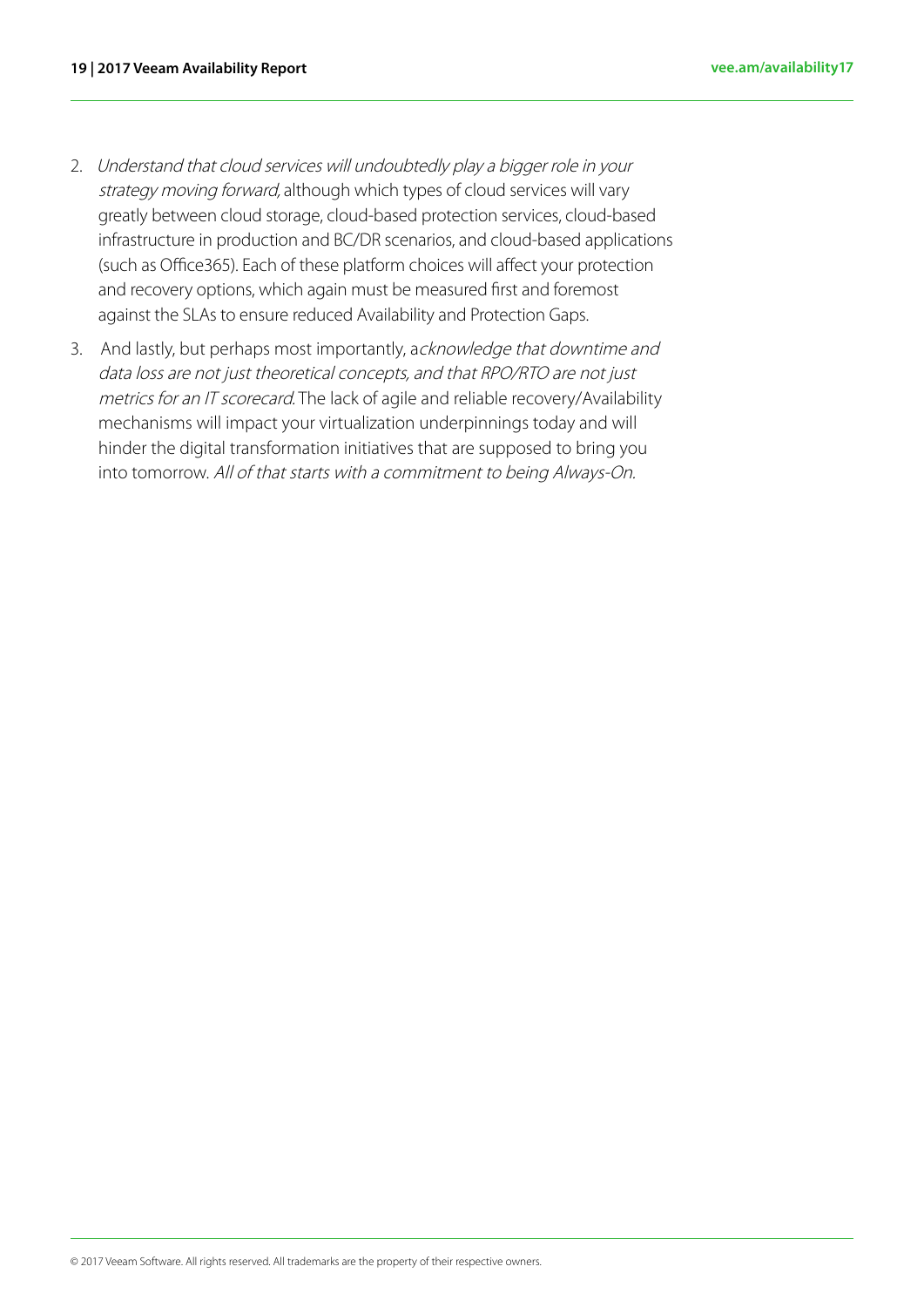### <span id="page-20-0"></span>**Appendix: Research Methodology and Respondent Demographics**

### **Research Methodology**

Veeam commissioned The Enterprise Strategy Group, a leading IT analyst, research, and strategy company, to develop and execute the survey upon which this report is based.

To gather data for this report, ESG conducted a comprehensive online survey of 1,060 ITDMs from private and public sector organizations with at least 1,000 employees in 24 different countries between November 18, 2016 and December 31, 2016.

The geographic representation of the respondent base is shown in Figure 12.

| <b>United States</b>                                                                                                   | $N = 158$     |
|------------------------------------------------------------------------------------------------------------------------|---------------|
| United Kingdom                                                                                                         | $N = 103$     |
| France, Germany                                                                                                        | $N = 78$      |
| Benelux (Belgium, Netherlands), Hong Kong                                                                              | $N=75$        |
| Australia, Japan, China, Brazil, Singapore                                                                             | $N = 50$      |
| Canada                                                                                                                 | $N=49$        |
| Italy, Nordics (Sweden, Denmark, Finland), Russia, Thailand, India,<br>Middle East (UAE, Saudi Arabia, Israel), Mexico | $N = 16 - 30$ |

#### **Figure 12. Number of Qualified Respondents per Country/Region**

To qualify for this survey, respondents were required to be employed in an IT role with day-to-day knowledge of and/or familiarity with their organization's data/file backup and recovery environment and strategy. All respondents were provided an incentive to complete the survey in the form of cash awards and/or cash equivalents.

All respondents were subject to a stringent quality assurance process, which included filtering out unqualified respondents, removing duplicate responses, and screening the remaining completed responses (on a number of criteria) for data integrity.

Please see the Respondent Demographics section of this report for more information on these respondents.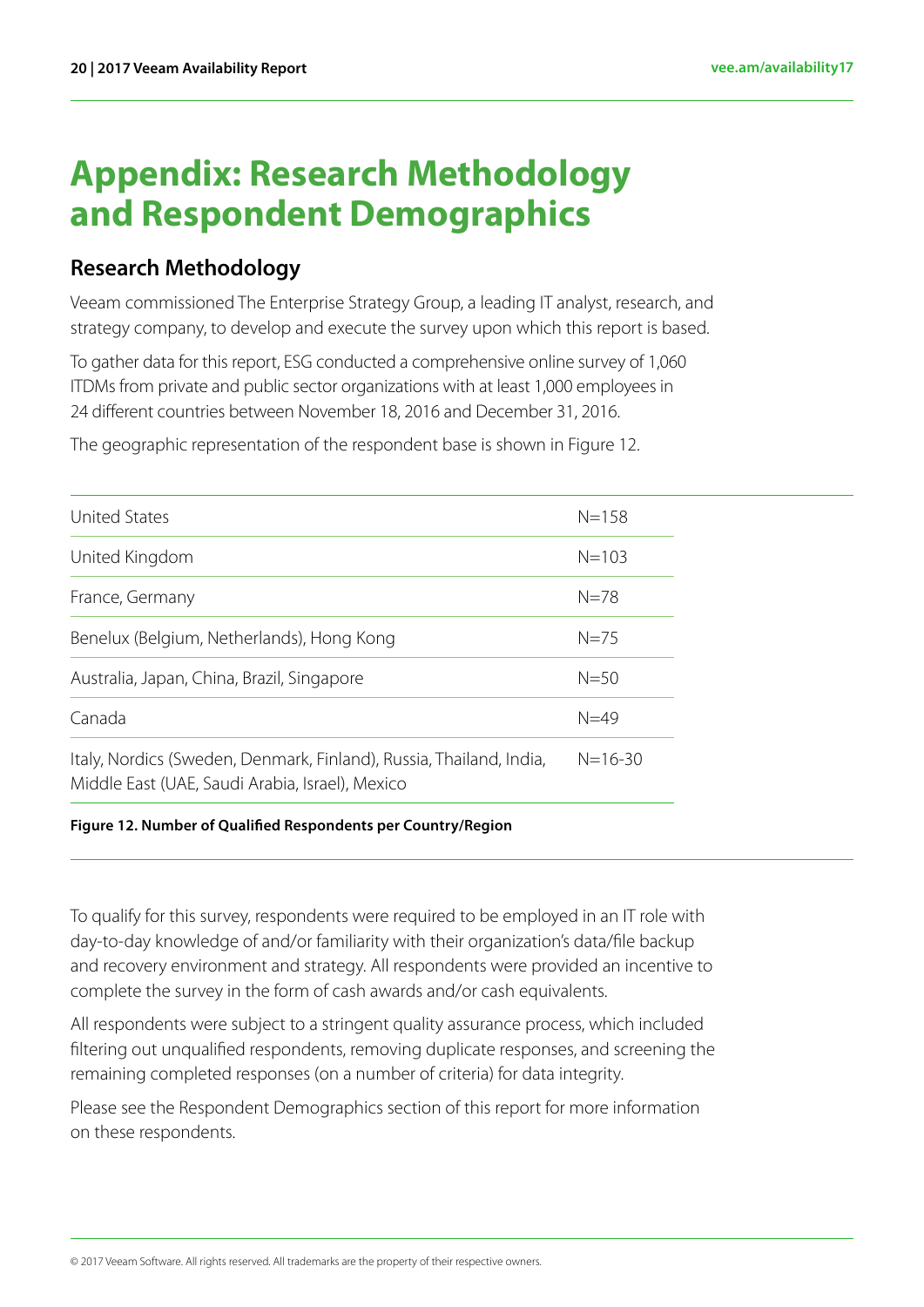### **Notes Regarding the Calculations and Data Displayed within This Report**

In this report, calculated means and medians are estimated for applicable questions in which response options were presented as numeric ranges. This is done by using the midpoint of each data range selected by each respondent as the assumed respondent value and calculating the average (be it median or mean) based on the aggregate distribution of respondents' responses to the relevant question. References to any averages cited in this report refer to the mathematical mean, unless median is explicitly cited.

In addition, totals in figures and tables throughout this report may not add up to 100% due to rounding.

### **Respondent Demographics**

The data presented in this report is based on a survey of 1,060 qualified respondents. Figures 13 through 17 detail the demographics of the respondent base, including respondents' current role, as well as respondent organizations' total number of employees, primary industry, and server footprint.

### **Respondents by Role**

Respondents' current role within their organization is shown in Figure 13.



**Figure 13. Which of the following best describes your role within your organization? (Percent of respondents, N=1,060)**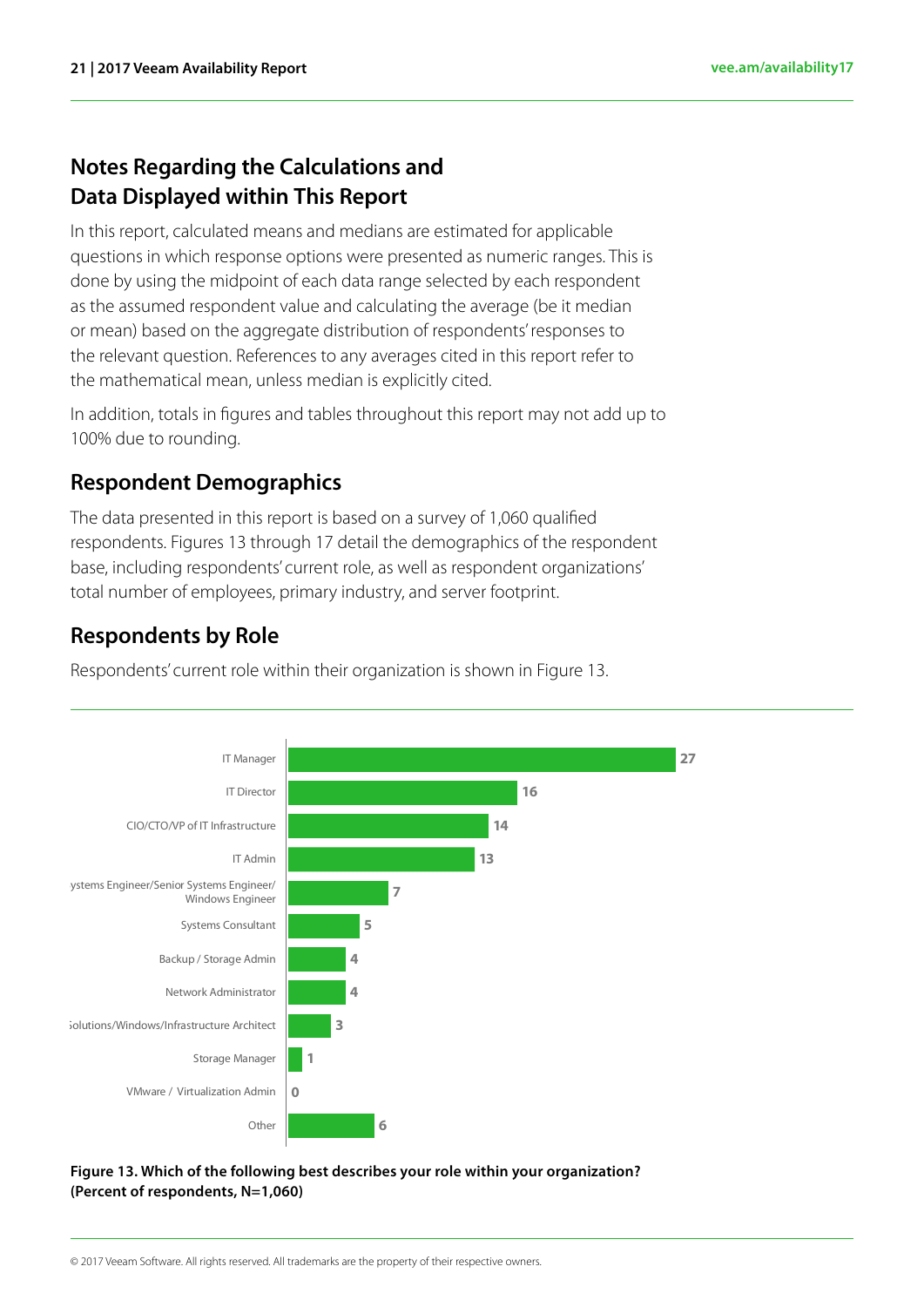### **Respondents by Number of Employees**

The number of employees in respondents' organizations is shown in Figure 14.



**Figure 14. How many total employees does your organization have worldwide? (Percent of respondents, N=1,060)**

#### **Respondents by Industry**

Respondents were asked to identify their organization's primary industry. In total, ESG received completed, qualified responses from individuals in 12 distinct vertical industries, plus an "Other" category, shown in Figure 15.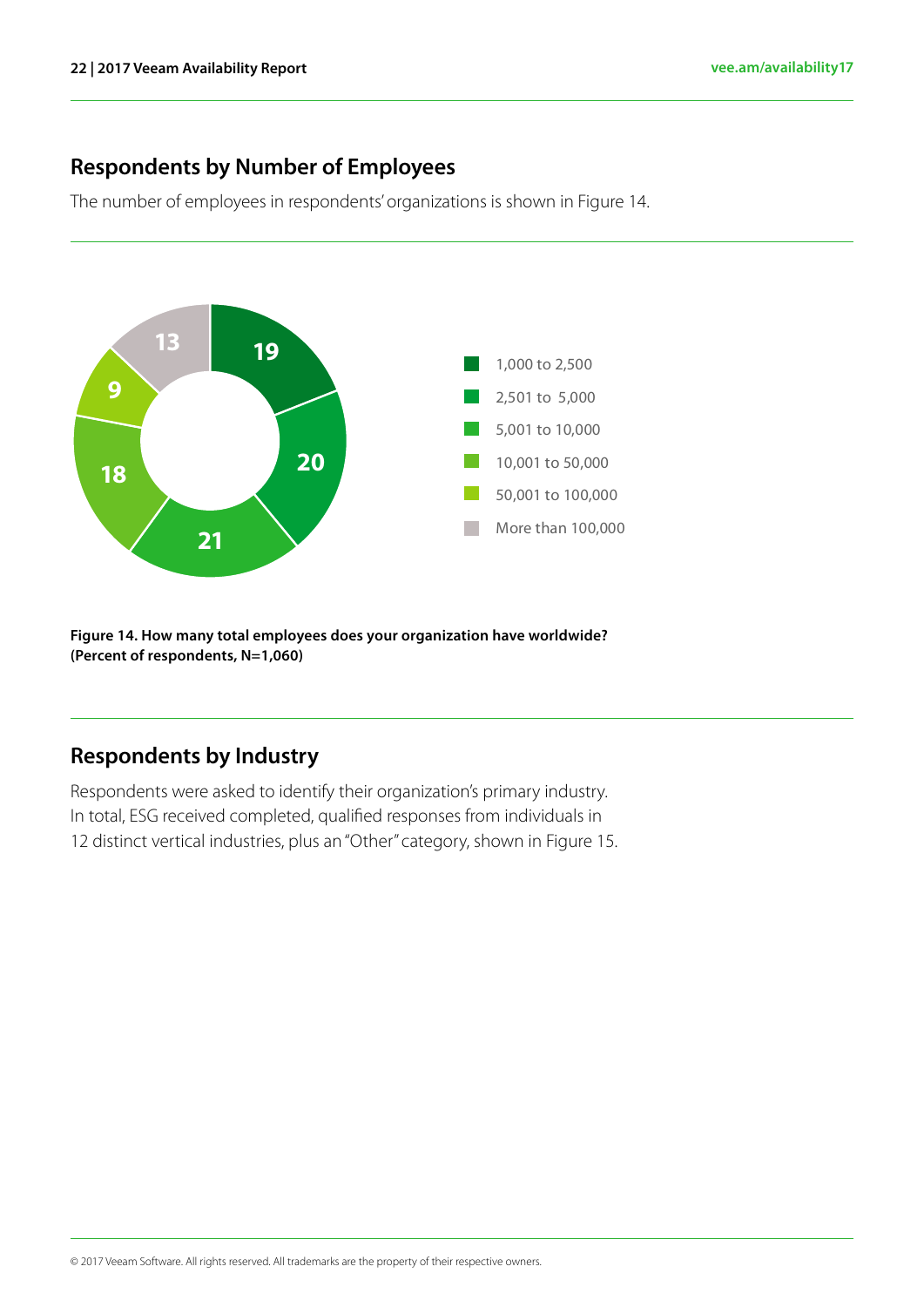#### **23 | 2017 Veeam Availability Report [vee.am/availability17](http://vee.am/availability14 )**



**Figure 15. What is your organization's primary industry? (Percent of respondents, N=1,060)**

### **Respondents by Number of Production Servers**

Respondent organizations' number of production physical and virtual servers is shown in Figure 16.



**Figure 16. Approximately how many total production servers (i.e., both physical and virtual, but not including test/development) are currently deployed in your organization? (Percent of respondents, N=1,035)**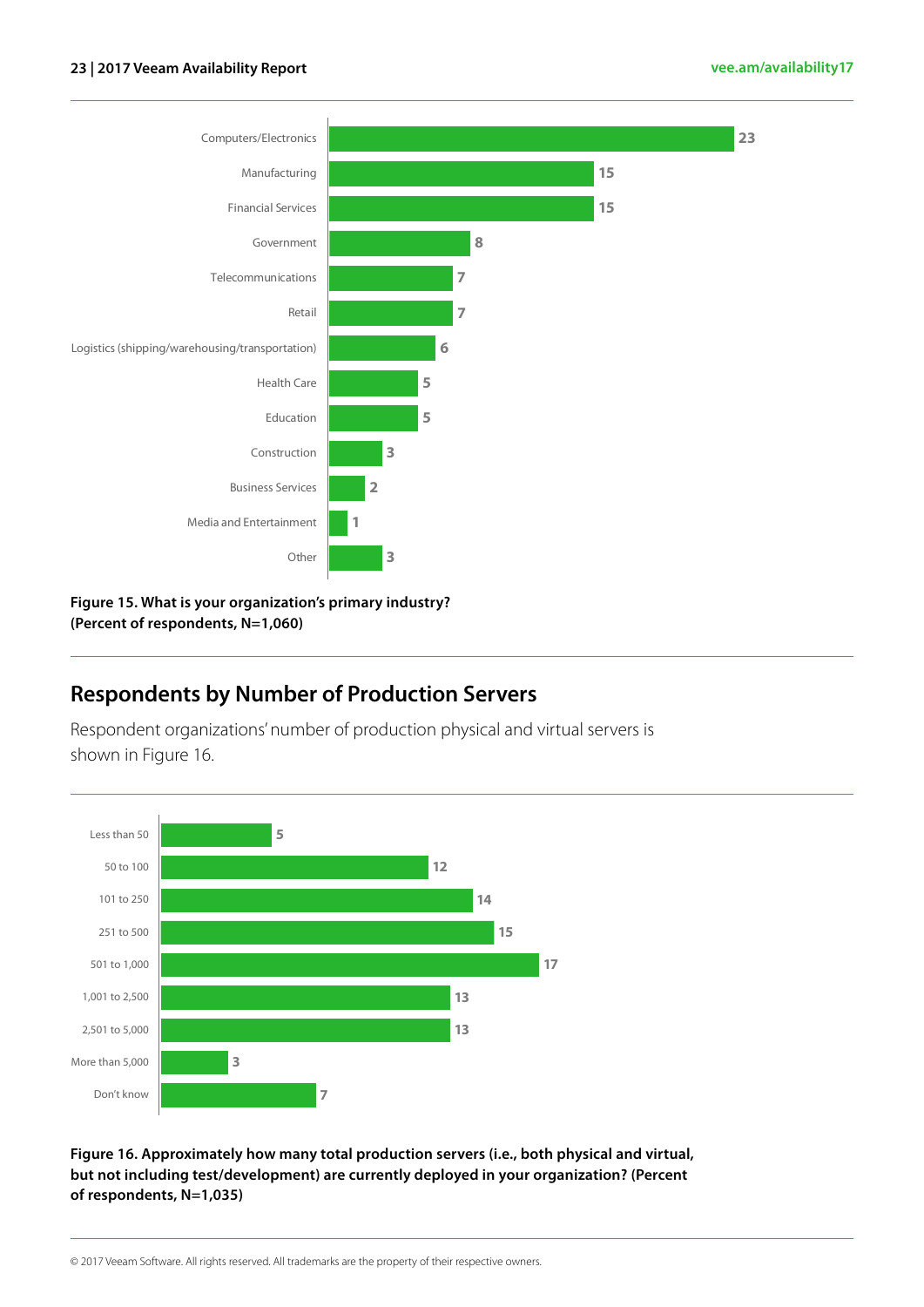### **Respondents by Percentage of Virtualized x86 Servers**

Respondent organizations' percentage of x86 servers that have been virtualized to date, and how this percentage is expected to change in two years, is shown in Figure 17.



**Figure 17. Of all the x86 servers in your organization that can be virtualized, what percentage has been virtualized? Looking ahead two years, what percentage of servers do you believe will be virtualized? (Percent of respondents, N=1,060)**